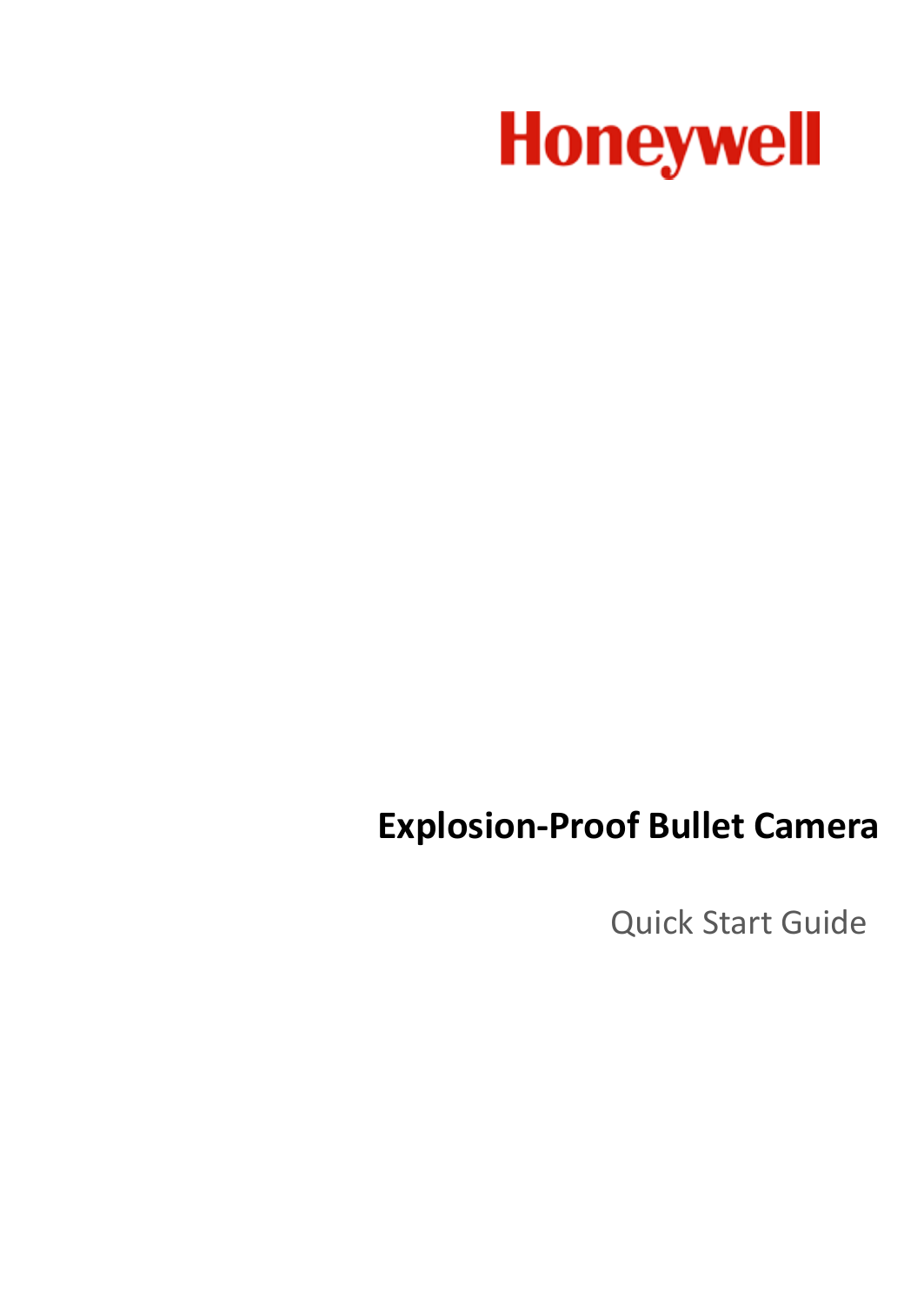#### **About this Manual**

This Manual is applicable to Explosion-Proof Bullet Camera.

The Manual includes instructions for using and managing the product. Pictures, charts, images and all other information hereinafter are for description and explanation only. The information contained in the Manual is subject to change, without notice, due to firmware updates or other reasons. Please use this user manual under the guidance of professionals.

### **Regulatory Information**

### **FCC Information**

Please take attention that changes or modification not expressly approved by the party responsible for compliance could void the user's authority to operate the equipment.

**FCC compliance:** This equipment has been tested and found to comply with the limits for a Class A digital device, pursuant to part 15 of the FCC Rules. These limits are designed to provide reasonable protection against harmful interference when the equipment is operated in a commercial environment. This equipment generates, uses, and can radiate radio frequency energy and, if not installed and used in accordance with the instruction manual, may cause harmful interference to radio communications. Operation of this equipment in a residential area is likely to cause harmful interference in which case the user will be required to correct the interference at his own expense.

#### **FCC Conditions**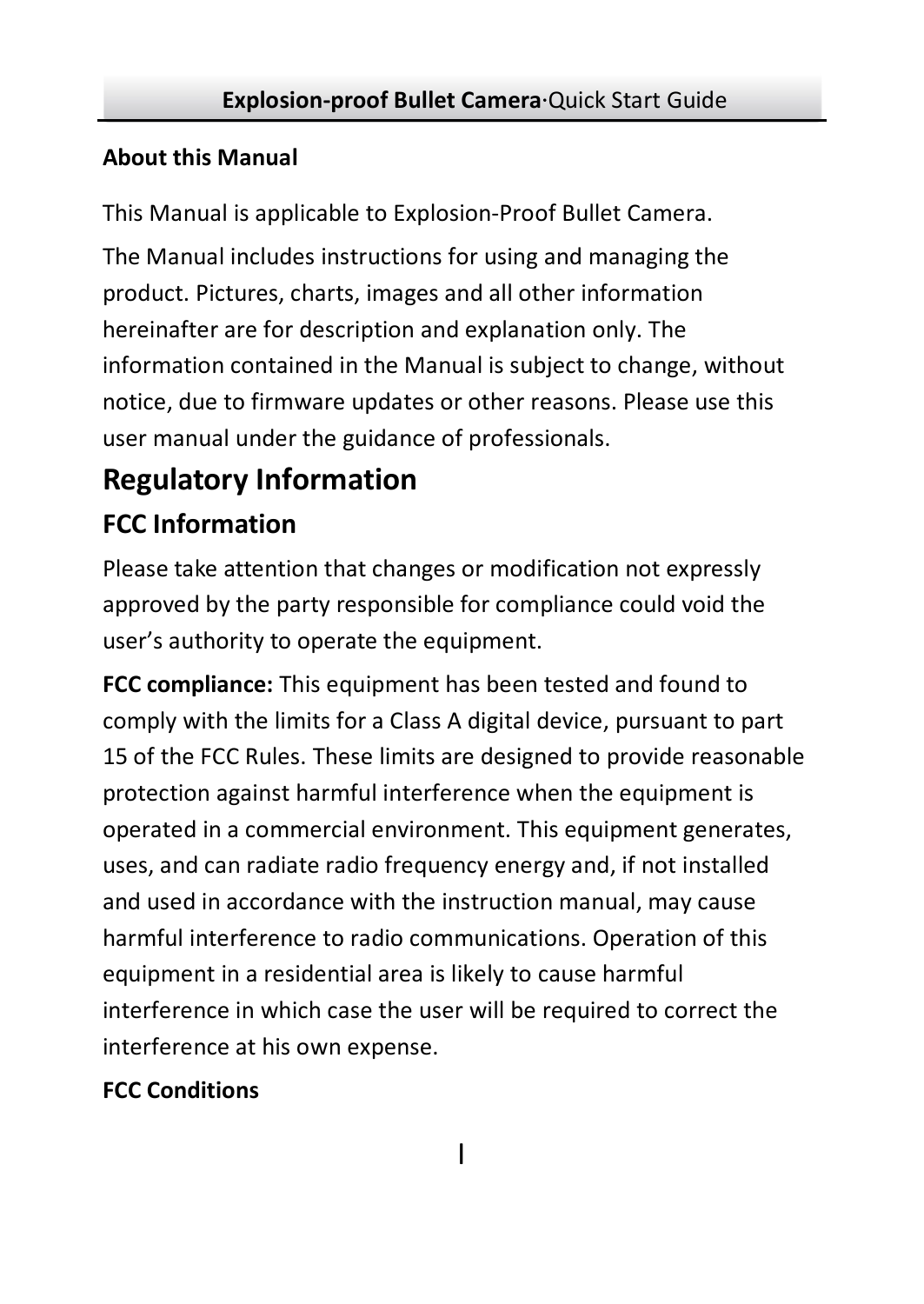This device complies with part 15 of the FCC Rules. Operation is subject to the following two conditions:

1. This device may not cause harmful interference.

2. This device must accept any interference received, including interference that may cause undesired operation.

### **EU Conformity Statement**

This product and - if applicable - the supplied accessories too are marked with "CE" and comply therefore with the applicable harmonized

European standards listed under the EMC Directive 2014/30/EU, the LVD Directive 2014/35/EU, the RoHS Directive 2011/65/EU, the ATEX Directive 2014/34/EU.



2012/19/EU (WEEE directive): Products marked with this symbol cannot be disposed of as unsorted municipal waste in the European Union. For proper recycling, return this product to your local supplier

upon the purchase of equivalent new equipment, or dispose of it at designated collection points. For more information see:

#### [www.recyclethis.info](http://www.recyclethis.info/)



2006/66/EC (battery directive): This product contains a battery that cannot be disposed of as unsorted municipal waste in the European Union. See the product documentation for specific battery information. The battery is marked with this symbol,

which may include lettering to indicate cadmium (Cd), lead (Pb), or mercury (Hg). For proper recycling, return the battery to your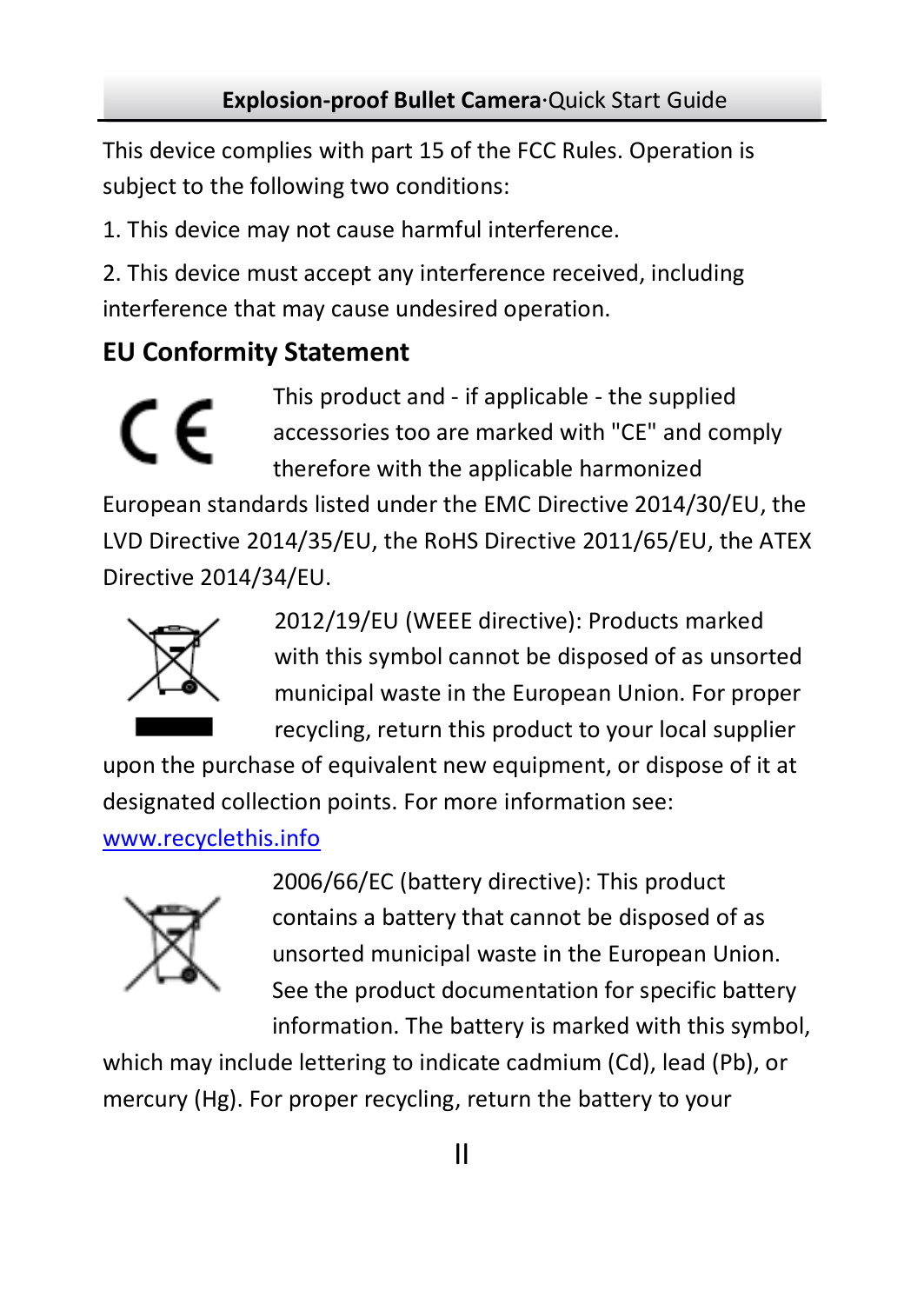supplier or to a designated collection point. For more information see:www.recyclethis.info

#### **Industry Canada ICES-003 Compliance**

This device meets the CAN ICES-3 (A)/NMB-3(A) standards requirements.

#### **Intended Use of the Camera**

ATEX:  $\langle \xi \chi \rangle$  II 2GD Ex op is db IIC T6 Gb /Ex tb op is IIIC T80 °C Db

IECEx: Ex db op is IIC T6 Gb /Ex tb op is IIIC T80°C Db

Hazardous Area Classification: Zone 1, Zone 2, Zone 21, Zone 22

IP Degree: IP68 (1m, 1h)

Ex Standards:

- IEC 60079-0: 2011 EN 60079-0: 2012/A11: 2013
- IEC 60079-1: 2014 EN 60079-1: 2014
- IEC 60079-31: 2013 EN 60079-31: 2014
- IEC 60079-28 EN 60079-28

#### **Special Conditions for Safe Use**

- 1. Ambient temperature: -40°C +60°C
- 2. DO NOT OPEN WHEN ENERGIZED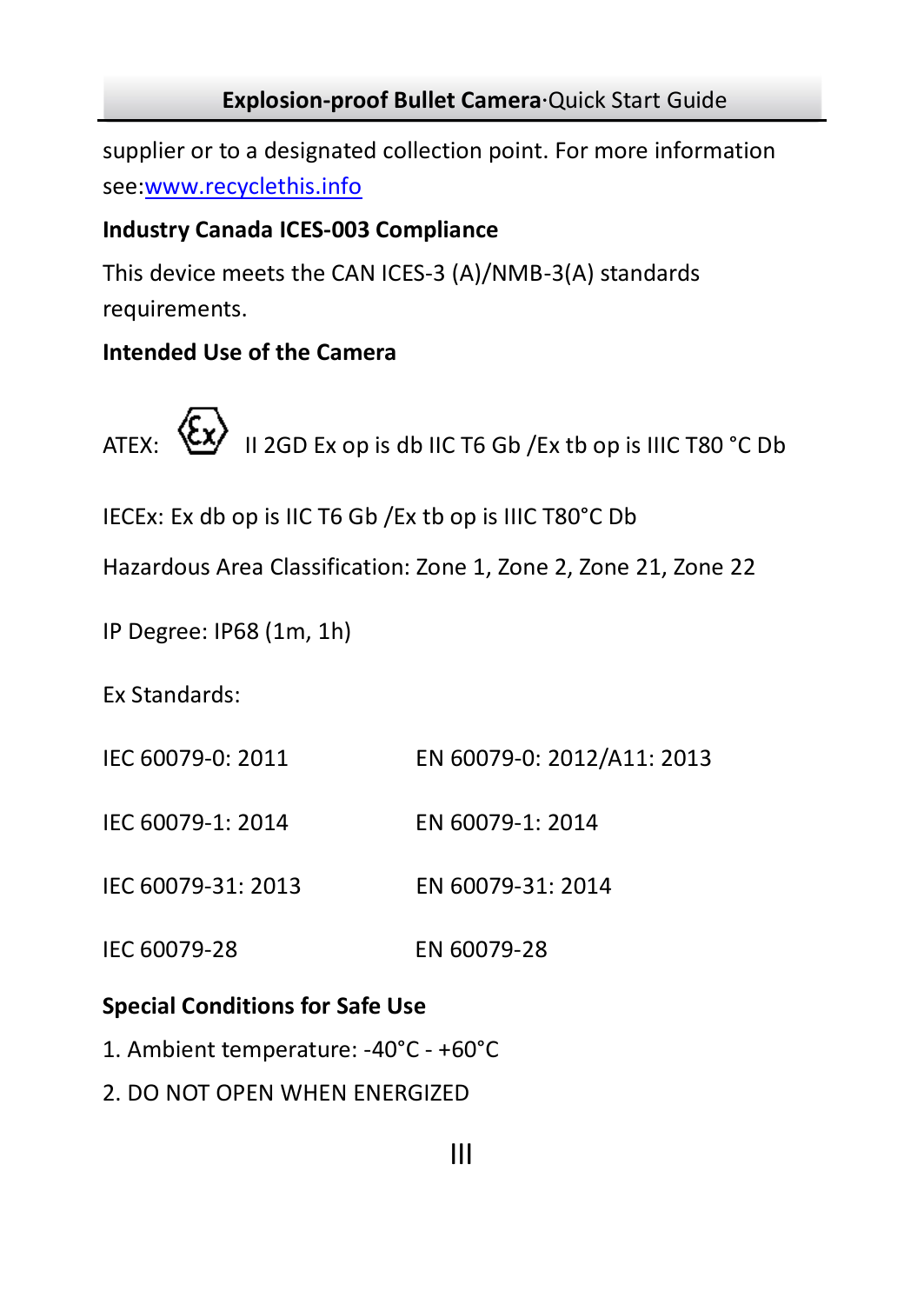3. POTENTIAL ELECTROSTATIC CHARGING HAZARD – SEE INSTRUCTIONS

4. When assembly, operation and maintenance, the operator must follow the requirements of the IEC 60079-14: latest version Explosive atmospheres- Part 14: Electrical installations design, selection and erection, beside of the manufacturer's operating instructions or its National equivalent.

5. Repair and overhaul shall comply with IEC 60079-19: latest version or its National equivalent.

#### **Explosion-proof Bullet Camera Nameplate**

| <b>Explosion-Proof Bullet Camera</b>                                                                                                                       | CML 18ATEX1403X<br>$\langle \mathbf{F}_\mathbf{X} \rangle$ II 2 G Ex db op is II C T6 Gb |
|------------------------------------------------------------------------------------------------------------------------------------------------------------|------------------------------------------------------------------------------------------|
| Product Model: HEICC-2736-WI                                                                                                                               | (Ey) II 2 D Ex to op is IIIC T80 C Db                                                    |
| Protection Level: IP68<br>Та: -40℃~+60℃                                                                                                                    | <b>IECEX CML 18.0212X</b><br>Ex db op is IIC T6 Gb                                       |
| Working Voltage:AC100~240V Working Current: ≤1000mA                                                                                                        | Ex tb op is IIIC T80°C Db                                                                |
| Product No.: XXXXXXXXXX Date of Production: 11/2016                                                                                                        | $\mathsf{CE}_{\mathsf{M70}}$                                                             |
| Honeywell Security (China) Co., Ltd.<br>Block 21, 22, 28, Section 2<br>Huaide Cuigang Industrial Estate Fu Yong, Bao An.<br>Shenzhen, CN-518103 P.R. CHINA | <b>WARNING:</b><br>DO NOT OPEN WHEN EXPLOSIVE<br><b>ATMOSPHERE IS PRESENT</b>            |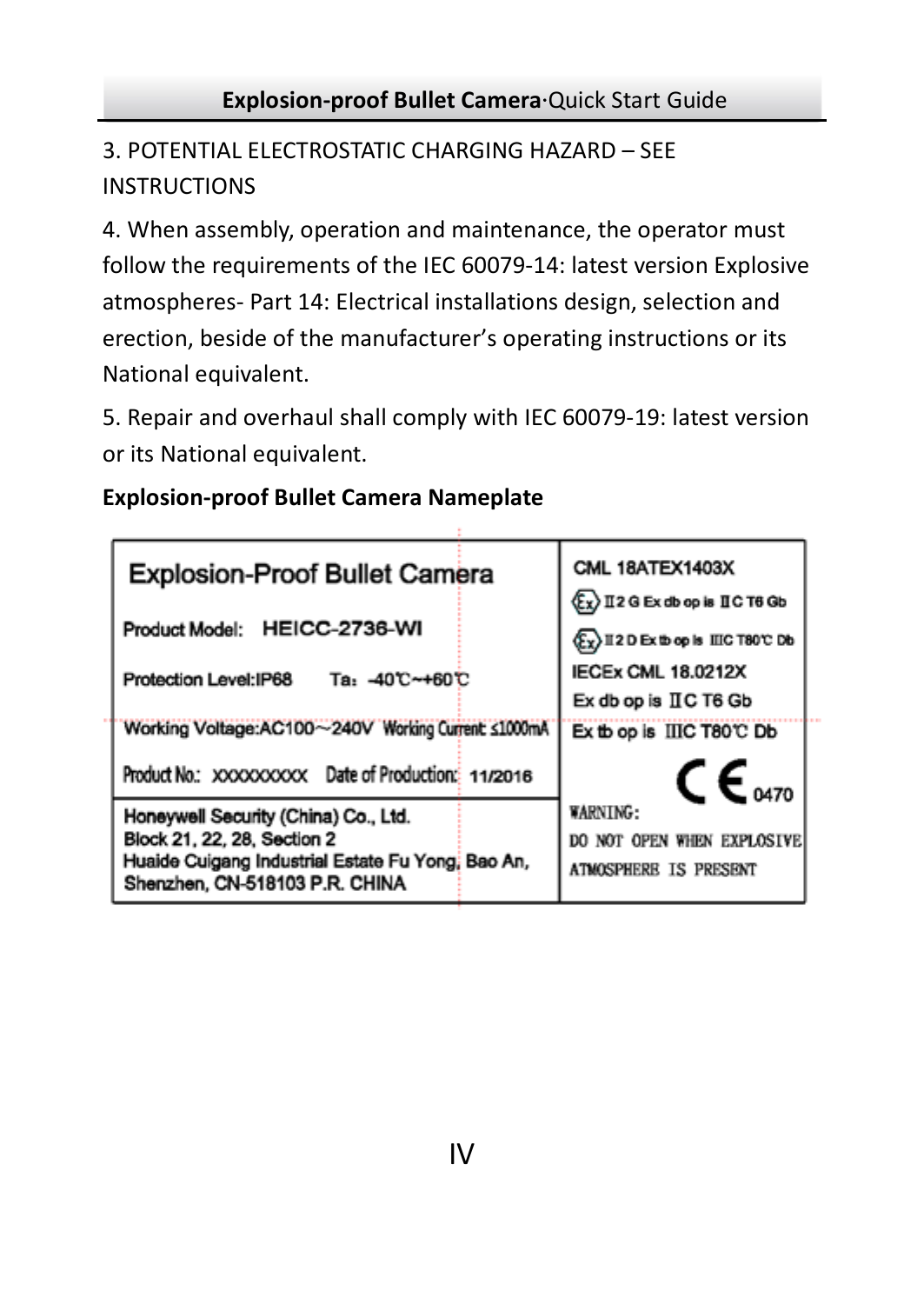### **Safety Instruction**

These instructions are intended to ensure that user can use the product correctly to avoid danger or property loss.

The precaution measure is divided into "Warnings" and "Cautions"

**Warnings:** Serious injury or death may occur if any of the warnings are neglected.

**Cautions:** Injury or equipment damage may occur if any of the cautions are neglected.





Grounding:

The both internal and external earthing shall be connected reliably.

Ground wire cross-sectional area of not less than the phase connector cross-sectional area level, at least 4 mm2.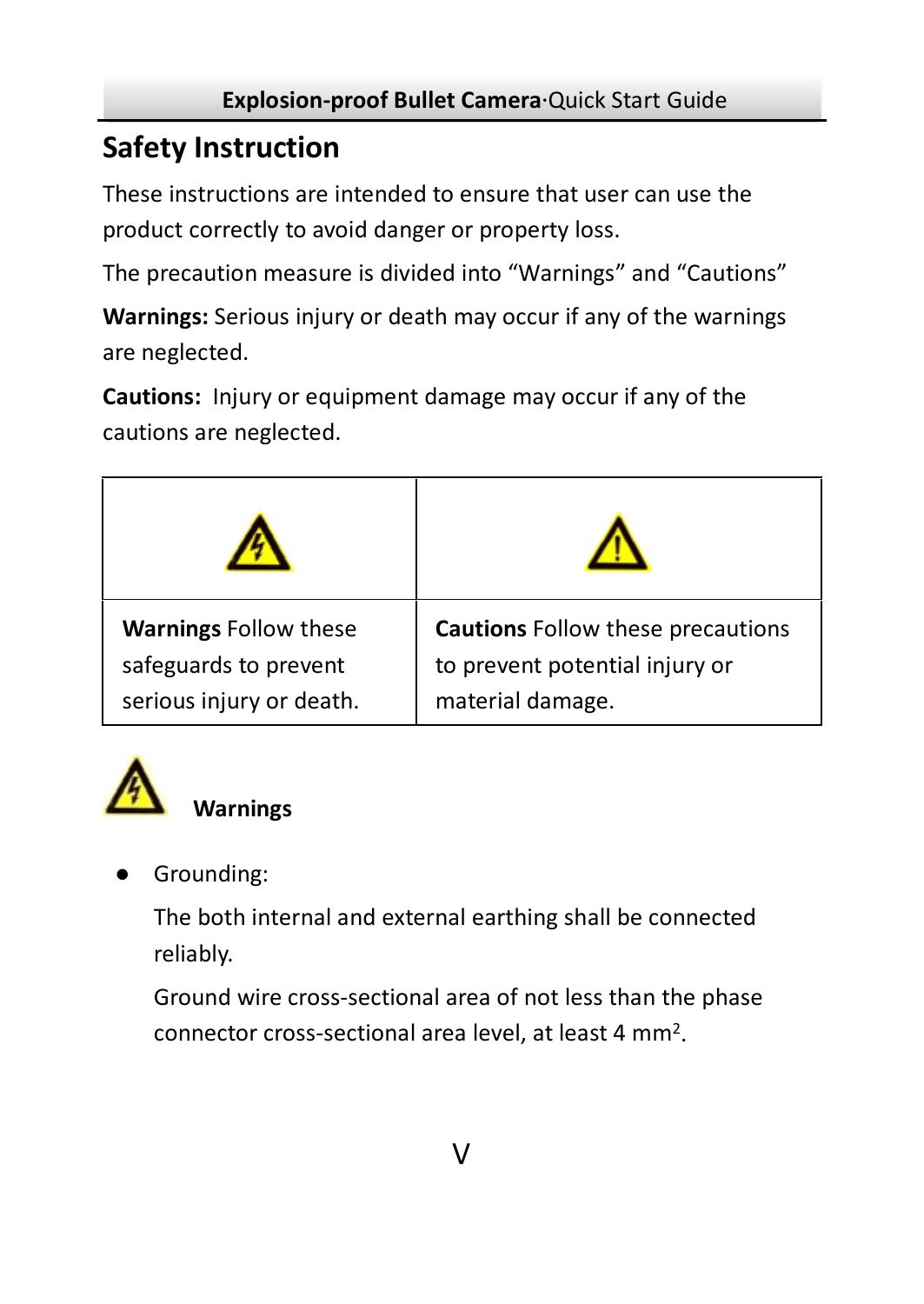- All the electrical operation should be strictly compliance with the electrical safety regulations, fire prevention regulations and other related regulations of the nation and region.
- Make sure that the power has been disconnected before you wire, install or disassemble the camera. Never wire, install or disassemble the camera in explosive environment.
- When the camera is installed on wall or ceiling, the device shall be firmly fixed.
- If smoke, odors or noise rise from the camera, turn off the power at once and unplug the power cable, and then contact the service center.
- If the camera does not work properly, contact your dealer or the nearest service center. Never attempt to disassemble the camera yourself. (We shall not assume any responsibility for problems caused by unauthorized repair or maintenance.)
- Installation could be only conducted by qualified personnel according to relevant national regulations.
- A readily accessible disconnect device shall be incorporated external to the equipment.



If the camera fails to synchronize local time with that of the network, you need to set up camera time manually. Visit the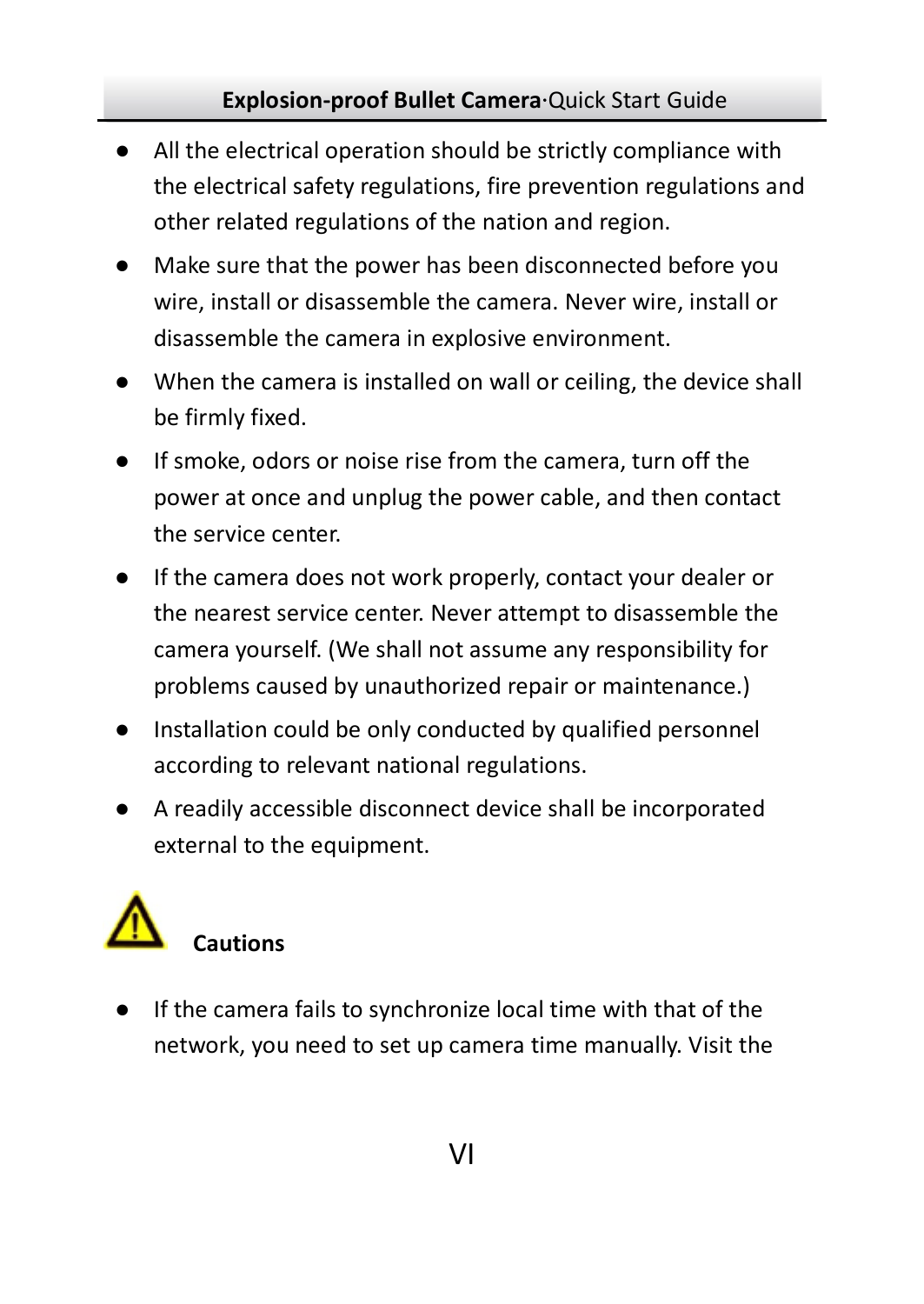camera (via web browser or client software) and enter system settings interface for time settings.

- Make sure the power supply voltage is correct before using the camera.
- Do not drop the camera or subject it to physical shock.
- To ensure explosion-proof performance, do not damage explosion-proof surface.
- Do not aim the camera at the sun or extra bright places. Blooming or smearing may occur otherwise (which is not a malfunction), and affect the endurance of sensor at the same time.
- Do not place the camera in extremely hot, cold (the operating temperature shall be-40°C to +60°C), dusty or damp locations, and do not expose it to high electromagnetic radiation.
- To avoid heat accumulation, good ventilation is required for operating environment.
- Keep the camera away from liquid while in use.
- While in delivery, the camera shall be packed in its original packing, or packing of the same texture.
- Regular part replacement: a few parts (e.g. electrolytic capacitor) of the equipment shall be replaced regularly according to their average enduring time. The average time varies because of differences between operating environment and using history, so regular checking is recommended for all the users. Contact with your dealer for more details.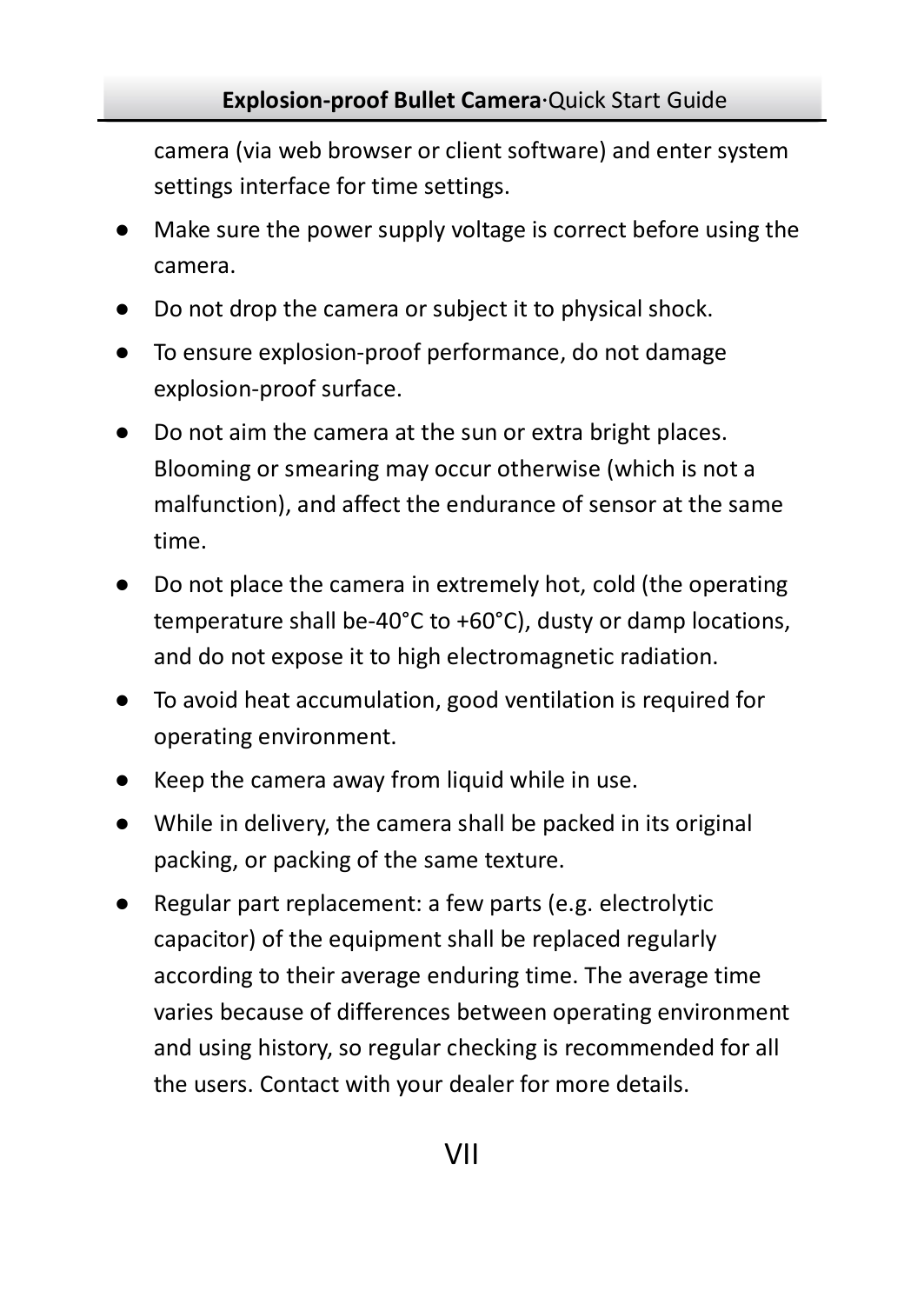● Improper use or replacement of the battery may result in hazard of explosion. Replace with the same or equivalent type only. Dispose of used batteries according to the instructions provided by the battery manufacturer.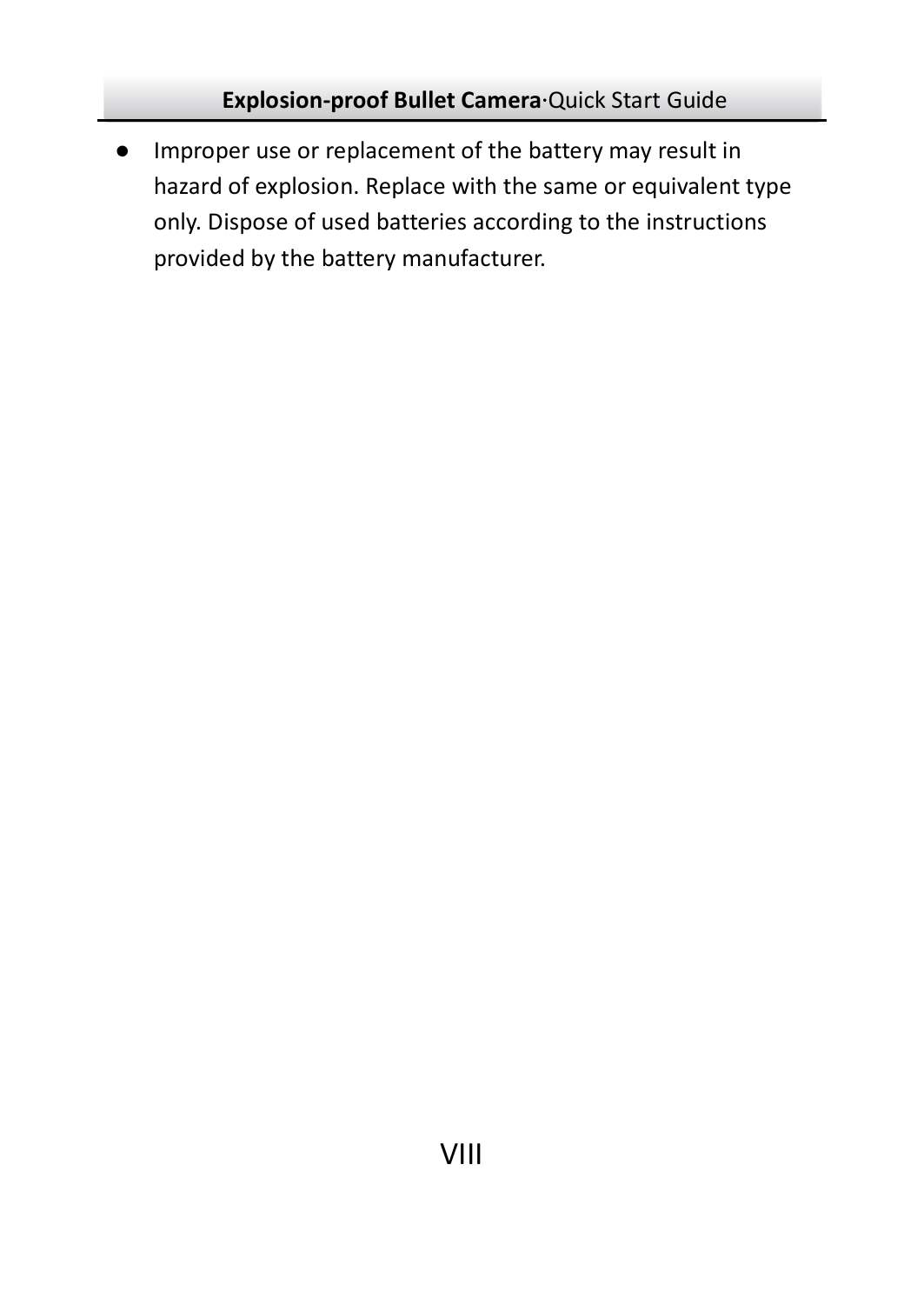# **Table of Contents**

| 3 Setting the Network Camera over the LAN  12 |  |
|-----------------------------------------------|--|
|                                               |  |
|                                               |  |
| 3.2.1 Activation via Web Browser 13           |  |
| 3.2.2 Activation via SADP Software  15        |  |
|                                               |  |
|                                               |  |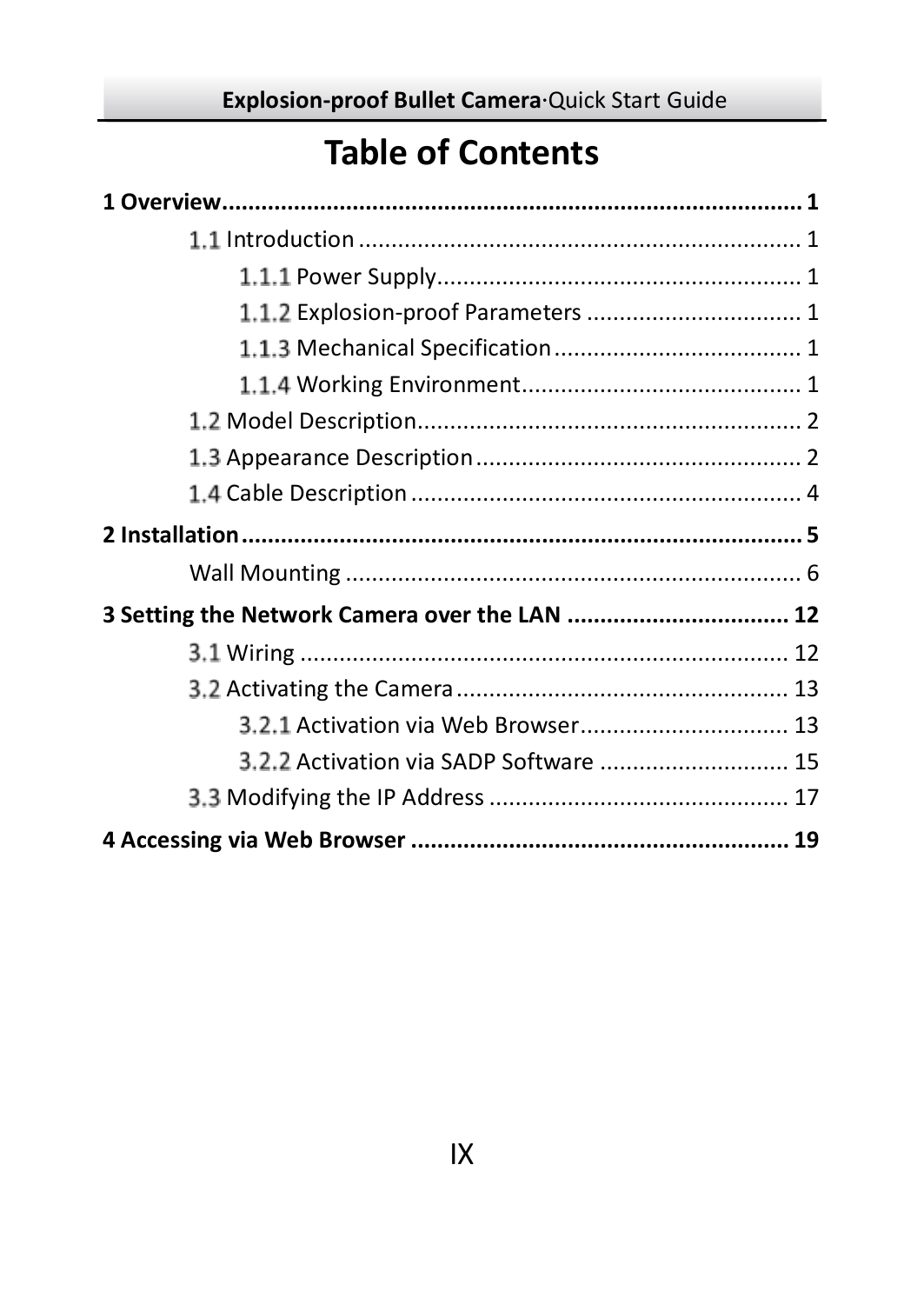# <span id="page-10-0"></span>**1 Overview**

# <span id="page-10-1"></span>**Introduction**

Explosion-Proof Bullet Camera is a surveillance product capable of video/audio collecting, smart encoding and network transmitting. It adopts an embedded system and a high-performed hardware process platform to achieve good stability and reliability. You can visit and configure your camera via web browser and client software.

Explosion-proof network camera adopts a stainless steel enclosure, receiving an IP68 rating for ingress protection.

### <span id="page-10-2"></span>1.1.1 Power Supply

For detailed information about the power supply, refer to *Explosion-proof Bullet Camera Nameplate*.

### <span id="page-10-3"></span>**Explosion-proof Parameters**

For detailed information about explosion-proof parameters, refer to *Explosion-proof Bullet Camera Nameplate*.

### <span id="page-10-4"></span>**Mechanical Specification**

Material: 316L Stainless Steel.

### <span id="page-10-5"></span>**Working Environment**

- Altitude (Above sea level): Within 2000 m.
- Humidity: Within 95%.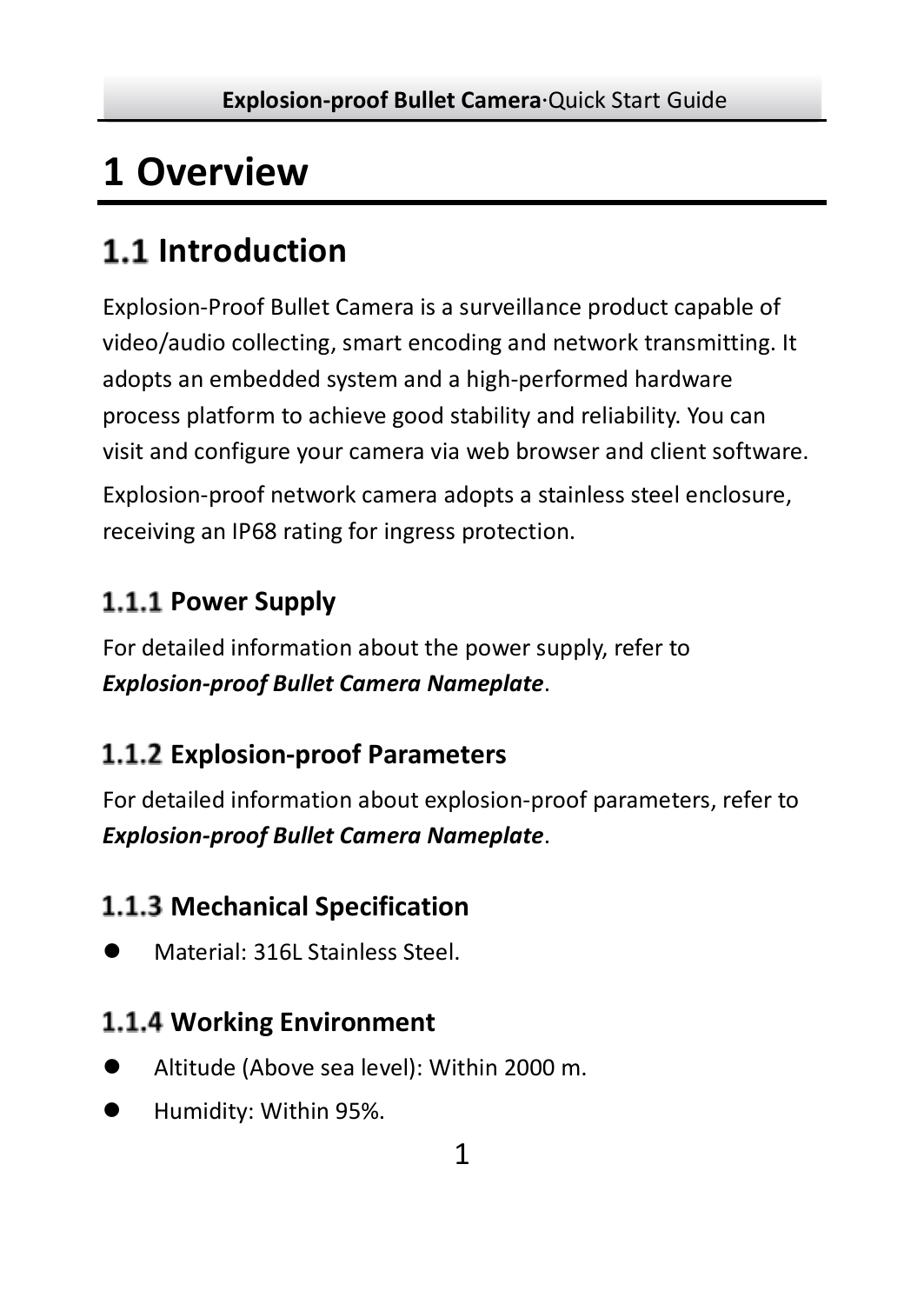Temperature: Refer to *Explosion-proof Bullet Camera Nameplate.*

#### *Note:*

To ensure safety of the users and explosion-proof performance of the camera, your installation environment must meet the installation requirements of the camera you purchased.

# <span id="page-11-0"></span>**Model Description**

The product can be named by rules as shown i[n Figure 1-1.](#page-11-2)



Figure 1-1 Model Explanation

# <span id="page-11-2"></span><span id="page-11-1"></span>**1.3 Appearance Description**

This camera series has four appearance types: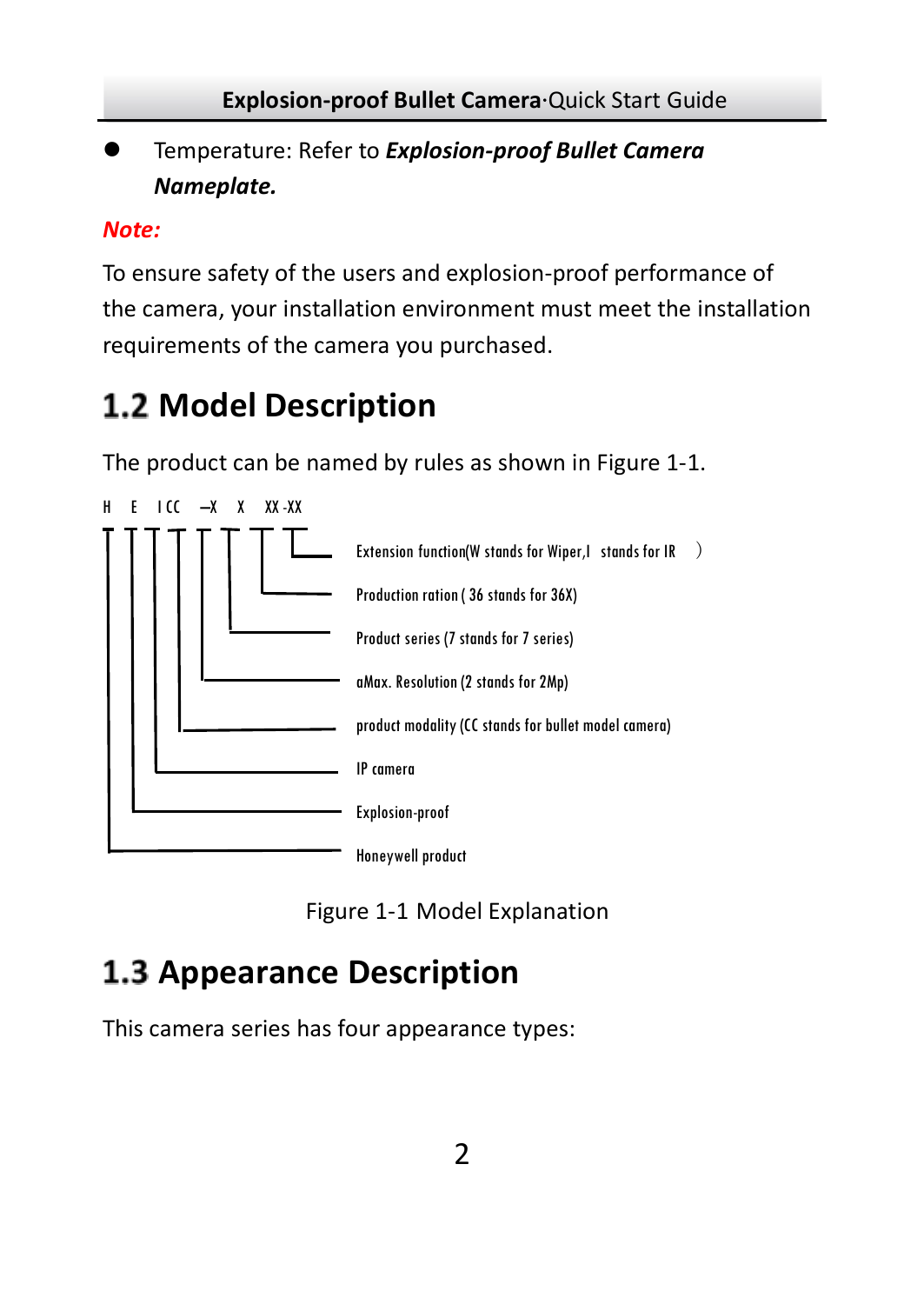

Figure 1-2 Overview of bullet Camera

| No.            | <b>Description</b> | No. | <b>Description</b>   |
|----------------|--------------------|-----|----------------------|
|                | IR                 | 5   | Grounding screw      |
| $\overline{2}$ | Sun shield         | 6   | Ring for safety rope |
| 3              | Transparent glass  |     | Mounting base        |
| 4              | Wiper              |     |                      |

Table 1-1 Description of bullet Camera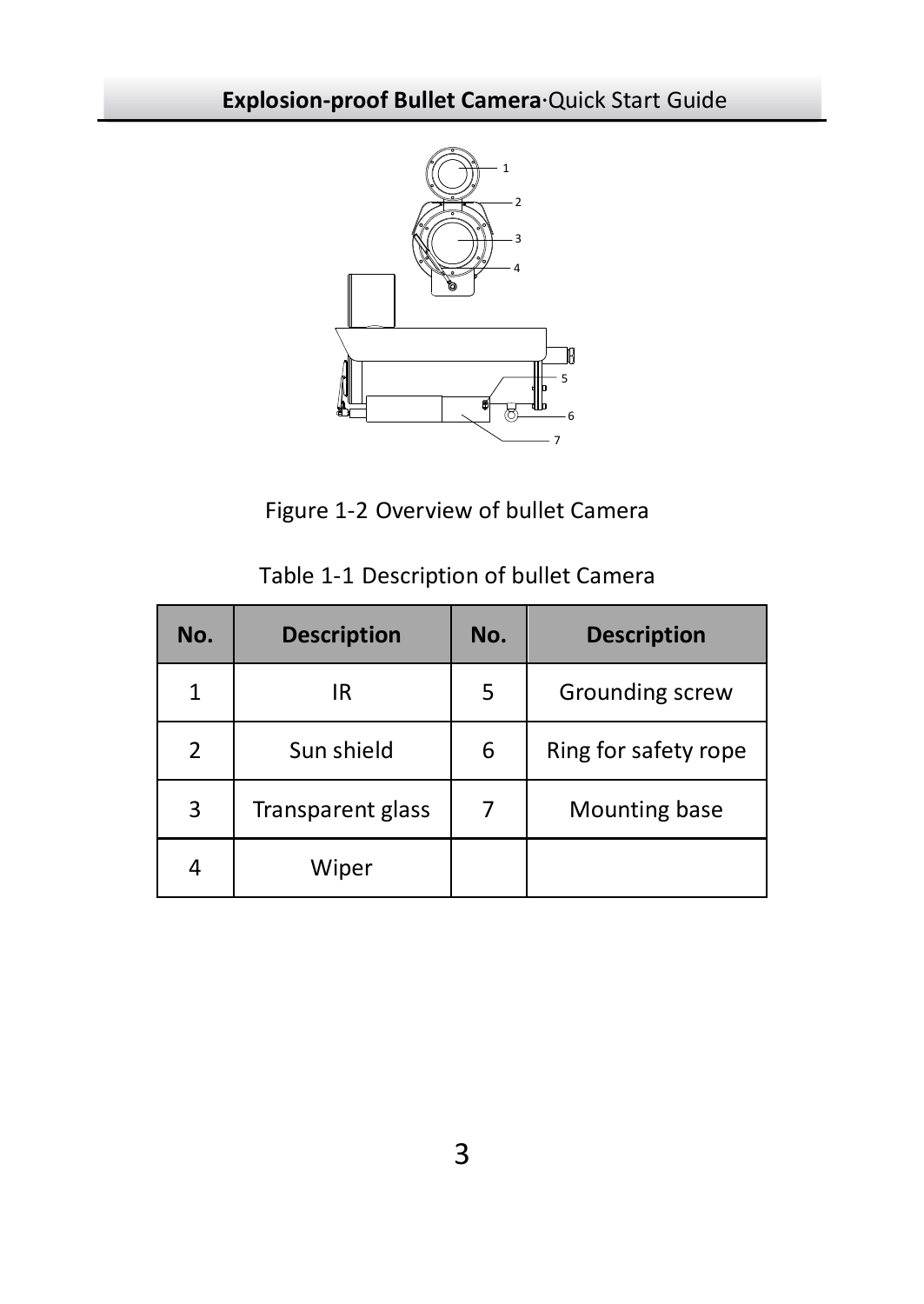## <span id="page-13-0"></span>**Cable Description**



Figure 1-3 Cable Description

#### *Note:*

Cables vary depending on different camera models.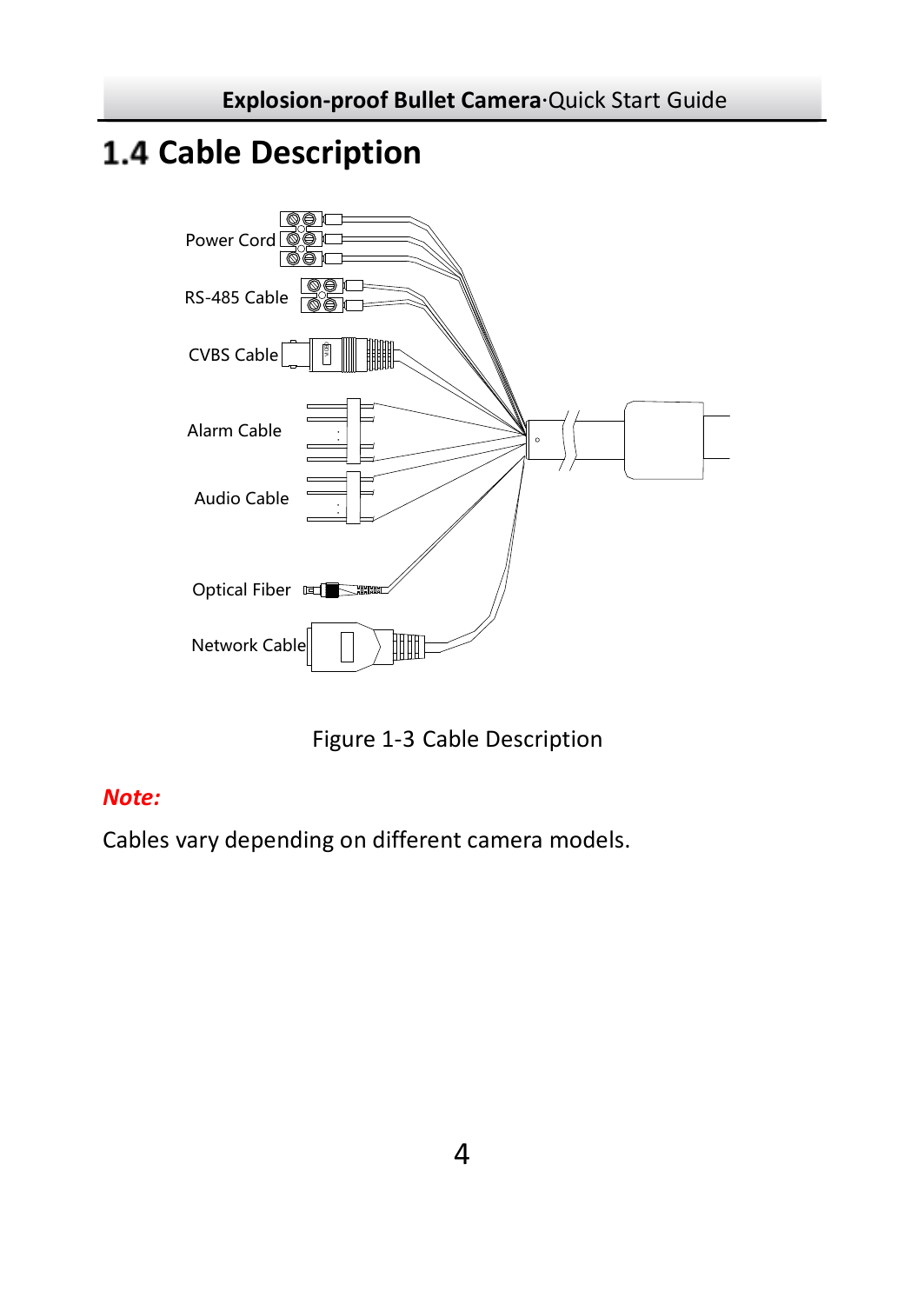# <span id="page-14-0"></span>**2 Installation**

#### *Before you start:*

- Make sure the device in the package is in good condition and all the assembly parts are included.
- Make sure your power supply matches with your camera. Refer to specification for standard power supply of different camera models.
- Make sure all the related equipment is power-off during the installation.
- Check the specification of the products for the installation environment.
- Make sure that the wall is strong enough to withstand eight times the weight of the camera and the bracket.

#### *Note:*

Do not drag the camera with its waterproof cables as the figure below. Otherwise the waterproof performance is affected.

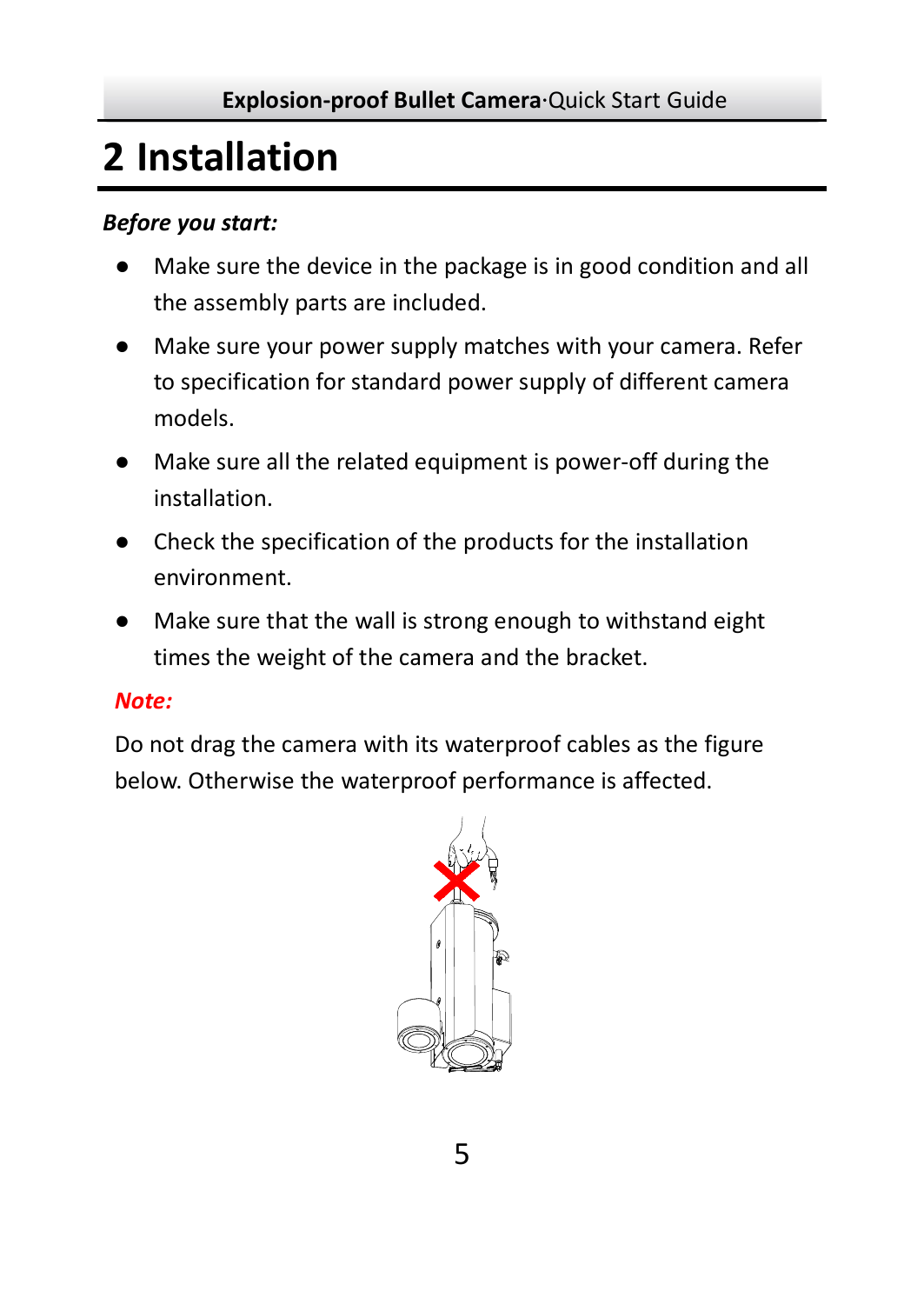Figure 2-1 Do Not Drag the Cables

### <span id="page-15-0"></span>**Wall Mounting**

#### *Before you start:*

There is no wall mounting bracket included in the package. You have to prepare a wall mounting bracket if you choose this mounting type. The shown bracket below is only for demonstration.



Figure 2-2 Dimension of a Wall Mounting Bracket (mm)

#### *Note:*

The camera series shares similar installation steps. We take type III camera as example.

#### *Steps:*

- 1. Disassemble the PT joint as shown i[n Figure 2-3](#page-16-0) .
- 2. Install the pedestal of the PT joint to the mounting base of the camera with four supplied screws as shown i[n Figure 2-4.](#page-16-1)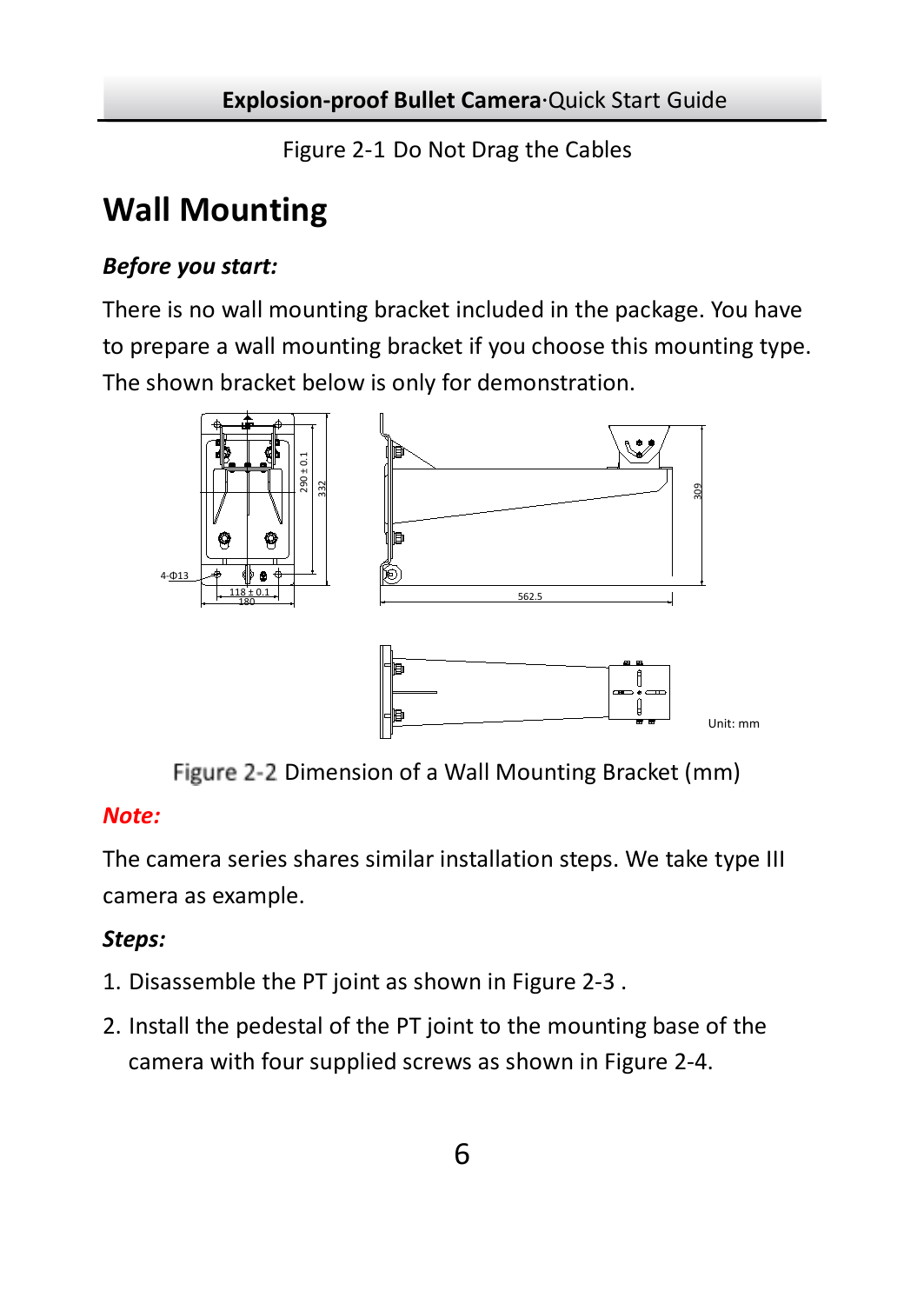<span id="page-16-0"></span>

Figure 2-4 Install the Pedestal to Camera

<span id="page-16-1"></span>3. Install the PT joint to the wall mounting bracket with four supplied screws.

#### *Note:*

Adjust the panning position of the PT joint to desired angle when installing.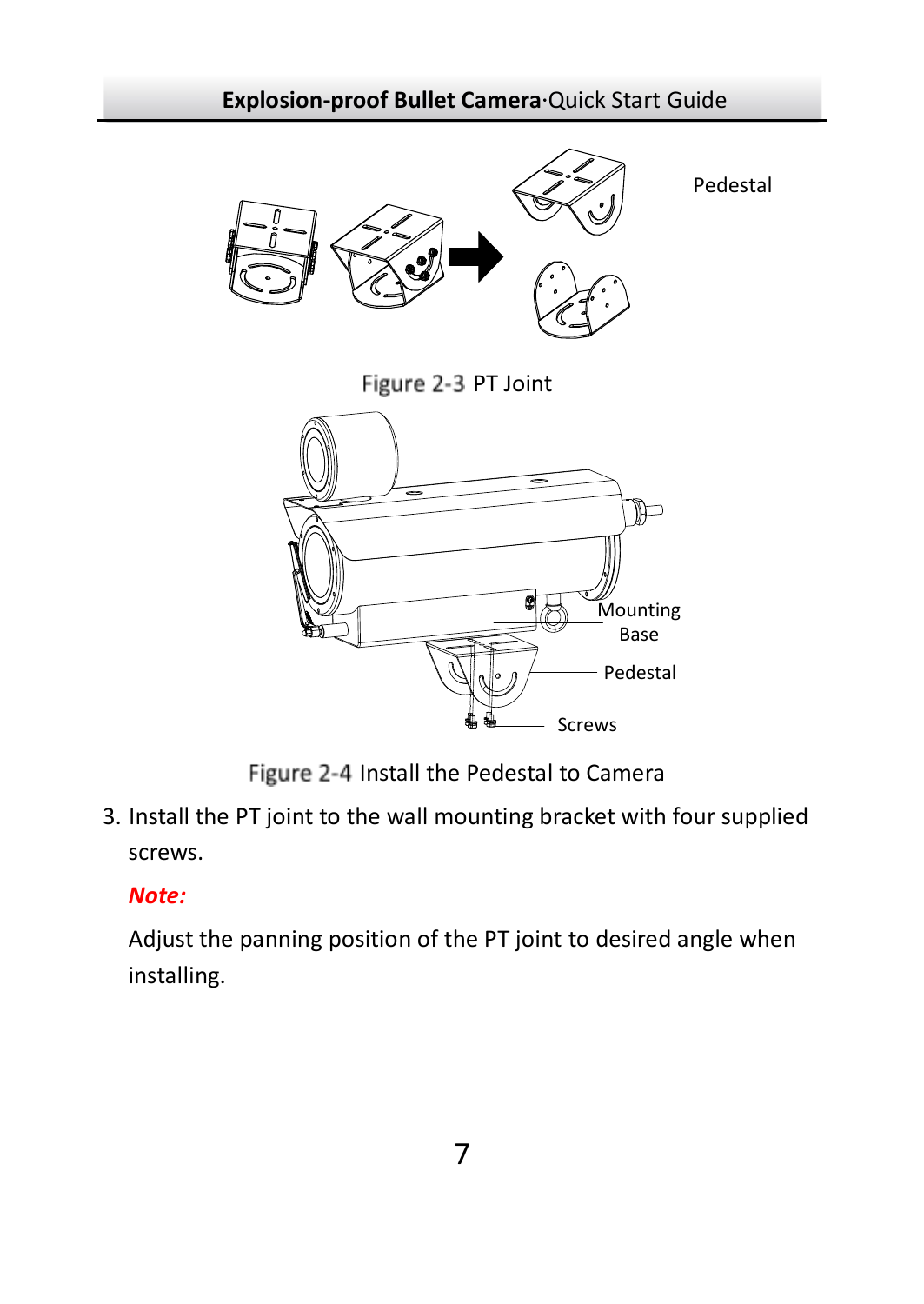

Figure 2-5 Screw the PT Joint to Wall Mounting Bracket

4. Align the screw holes on pedestal with those on PT joint. Fix the camera to the bracket.

#### *Note:*

Adjust the tilting position of the camera to desired angle when installing. Use at least three screws on each side of the PT joint to secure the camera.



Tilt: -45° to 45°

Figure 2-6 Fix the Camera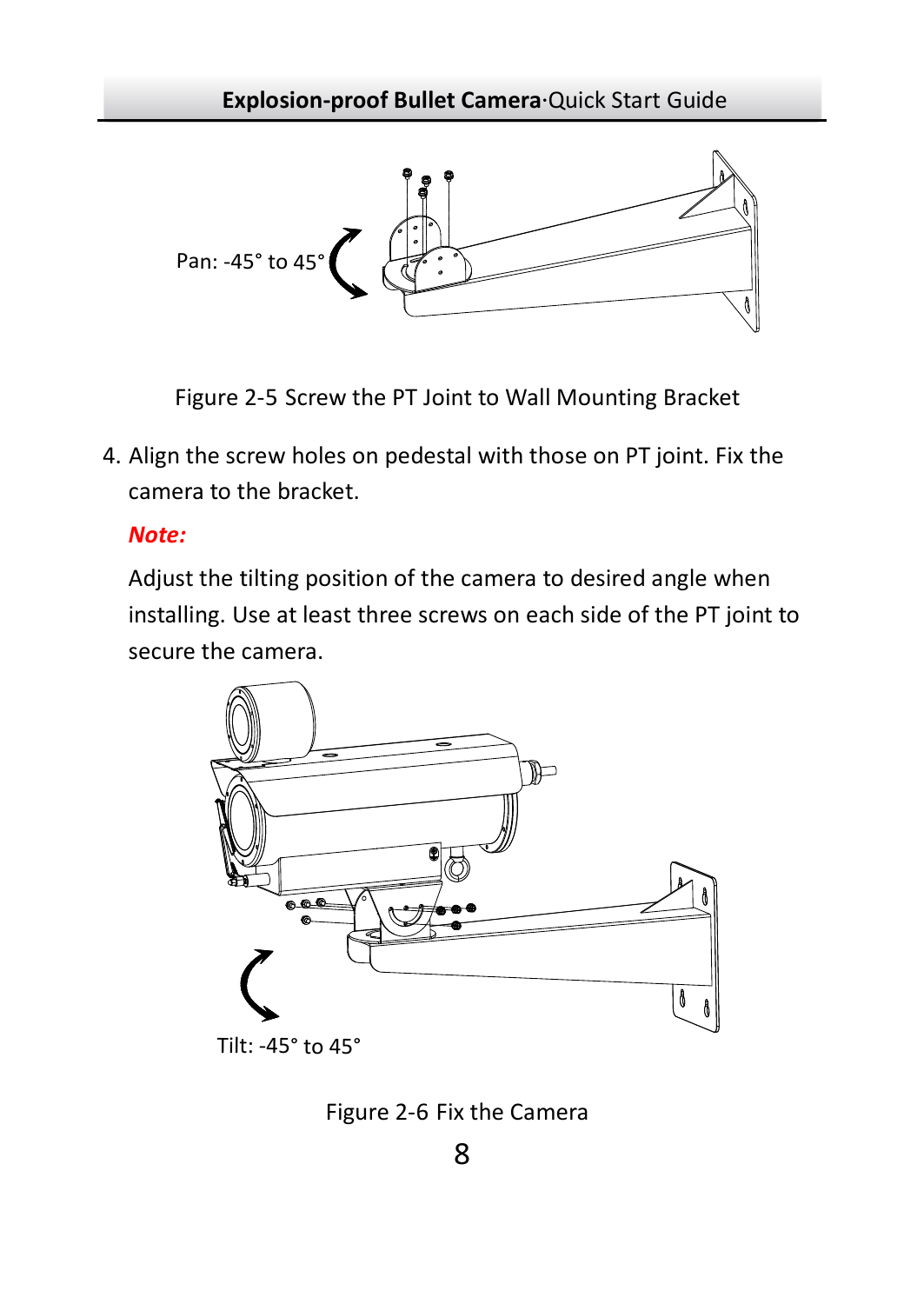- 5. Install the mounting base of the wall mounting bracket.
	- 1). Mark the screw holes on desired mounting place on wall according to the dimension of the mounting base.



Figure 2-7 Mounting Base Dimension of the Bracket

- 2). Drill four screw holes for expansion bolts with a Φ19mm drill.
- 3). Insert the expansion bolts and fix the mounting base at the direction indicated by the "UP" mark.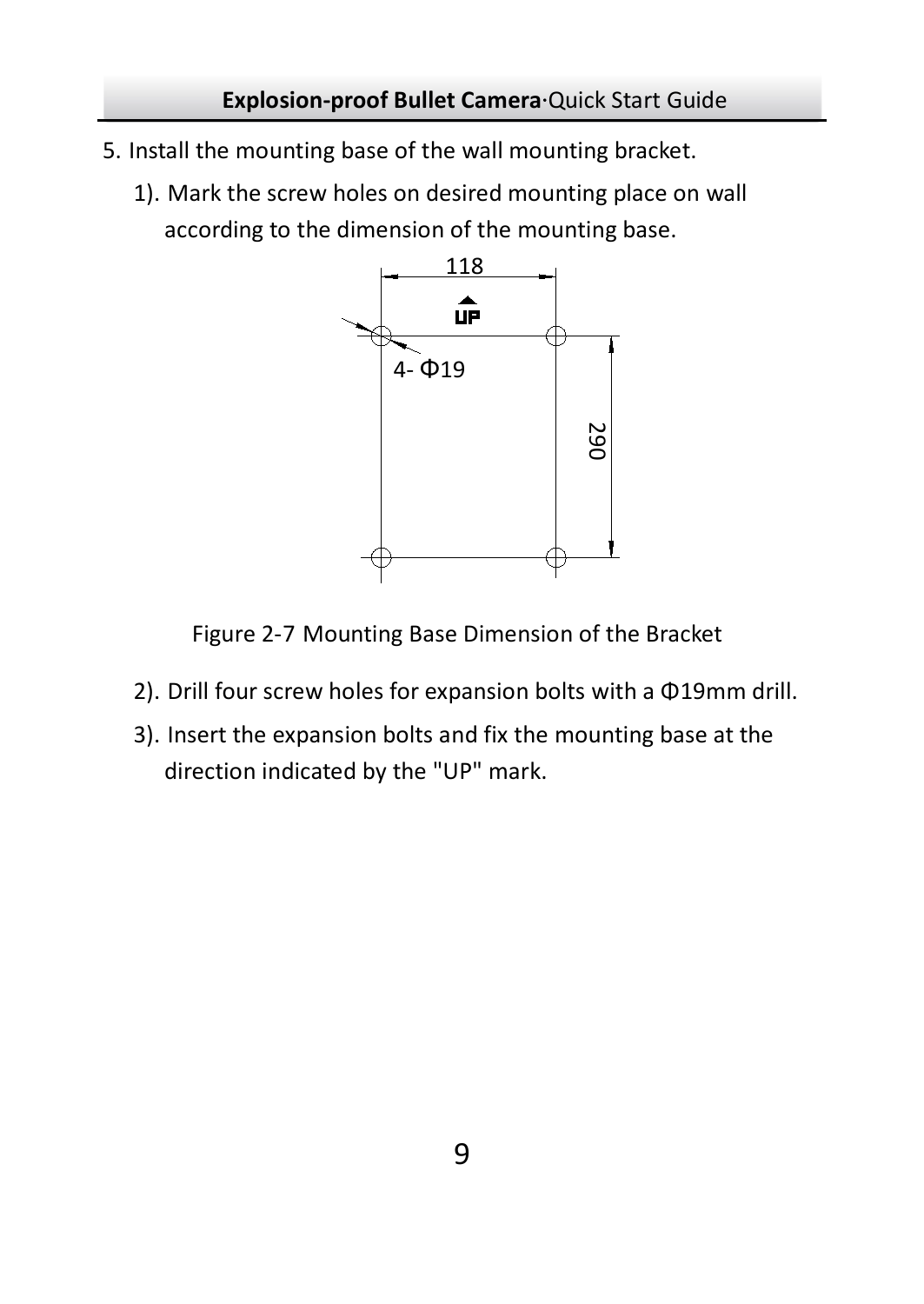



Figure 2-8 Install the Mounting Base of the Bracket

- 6. Fix the wall mounting bracket, together with the camera, to the mounting base of the bracket.
	- 1). Use safety rope to hook the camera and the mounting base of the bracket.
	- 2). Hang the bracket to the bolts on the mounting base. Secure the bracket with nuts, spring washers and flat washers.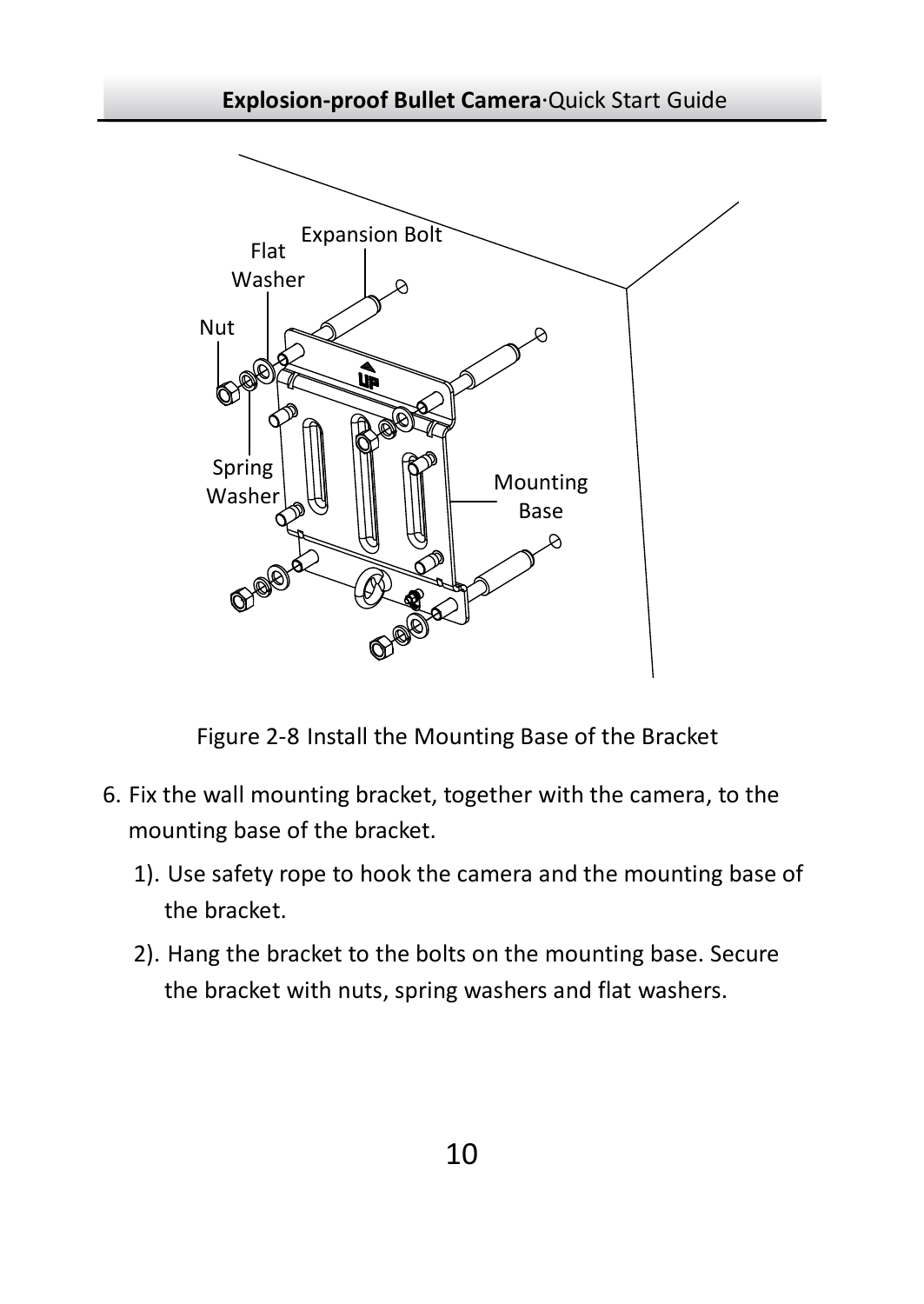

Figure 2-9 Fix the Wall Mounting Bracket to Mounting Base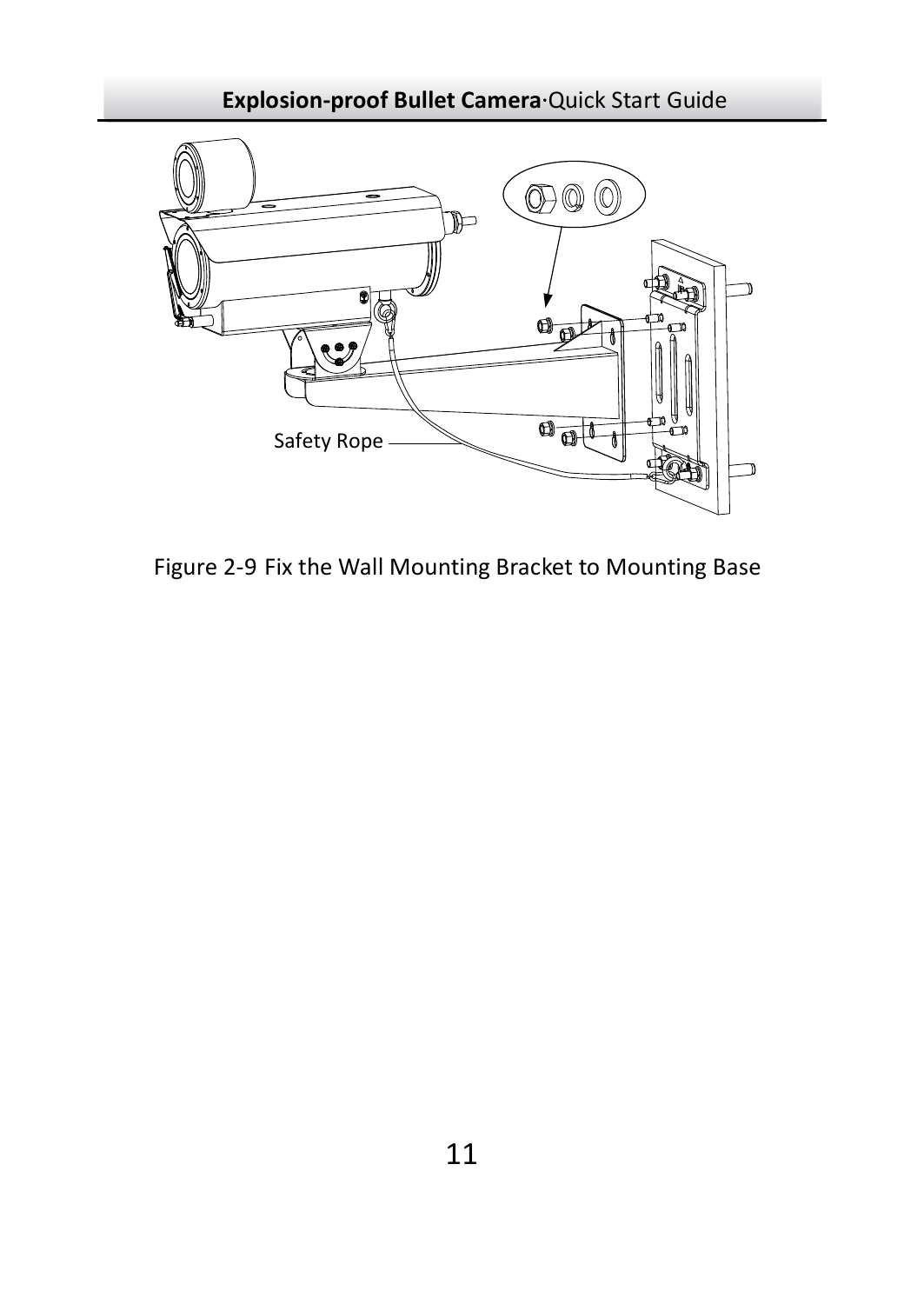# <span id="page-21-0"></span>**3 Setting the Network Camera over the LAN**

#### *Note:*

- You shall acknowledge that the use of the product with Internet access might be under network security risks. For avoidance of any network attacks and information leakage, strengthen your own protection. If the product does not work properly, contact with your dealer or the nearest service center.
- To ensure the network security of the network camera, we recommend you to have the camera assessed and maintained termly. You can contact us if you need such service.

# <span id="page-21-1"></span>**Wiring**

To view and configure the network camera via LAN (Local Area Network), you need to connect the network camera in the same subnet with your PC. Then, install the SADP or client software to search and change the IP address of network camera.

Connect the camera to the network according to the following figures

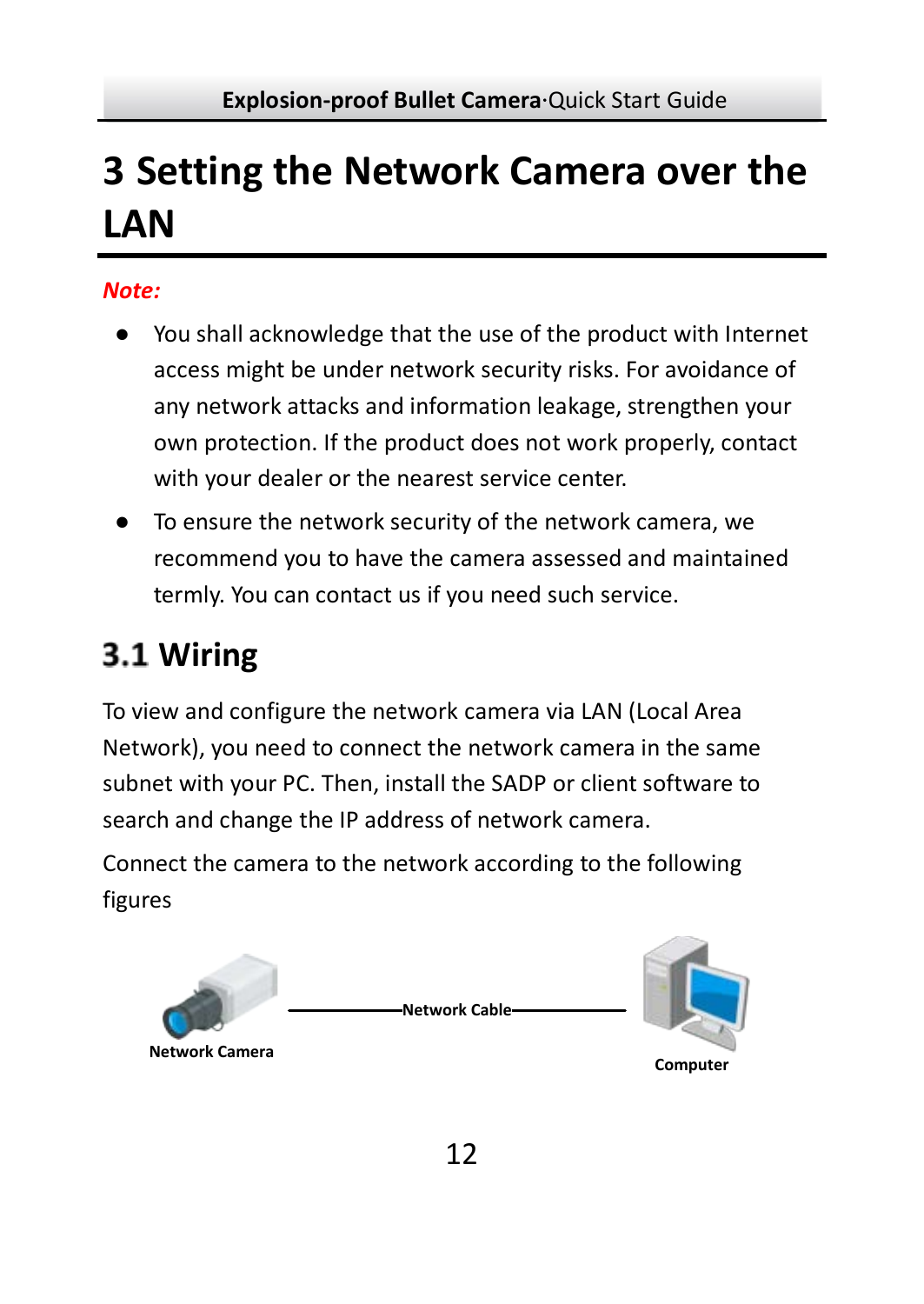



### <span id="page-22-0"></span>**Activating the Camera**

#### *Purpose:*

You are required to activate the camera first by setting a strong password for it before you can use the camera.

Activation via web browser, activation via SADP, and activation via client software are supported. We will take activation via SADP software and activation via web browser as examples to introduce the camera activation.

#### *Note:*

For the details of activation via client software, refer to the user manual of the network camera.

### <span id="page-22-1"></span>**Activation via Web Browser**

#### *Steps:*

1. Power on the camera. Connect the camera to your computer or the switch/router which your computer connects to.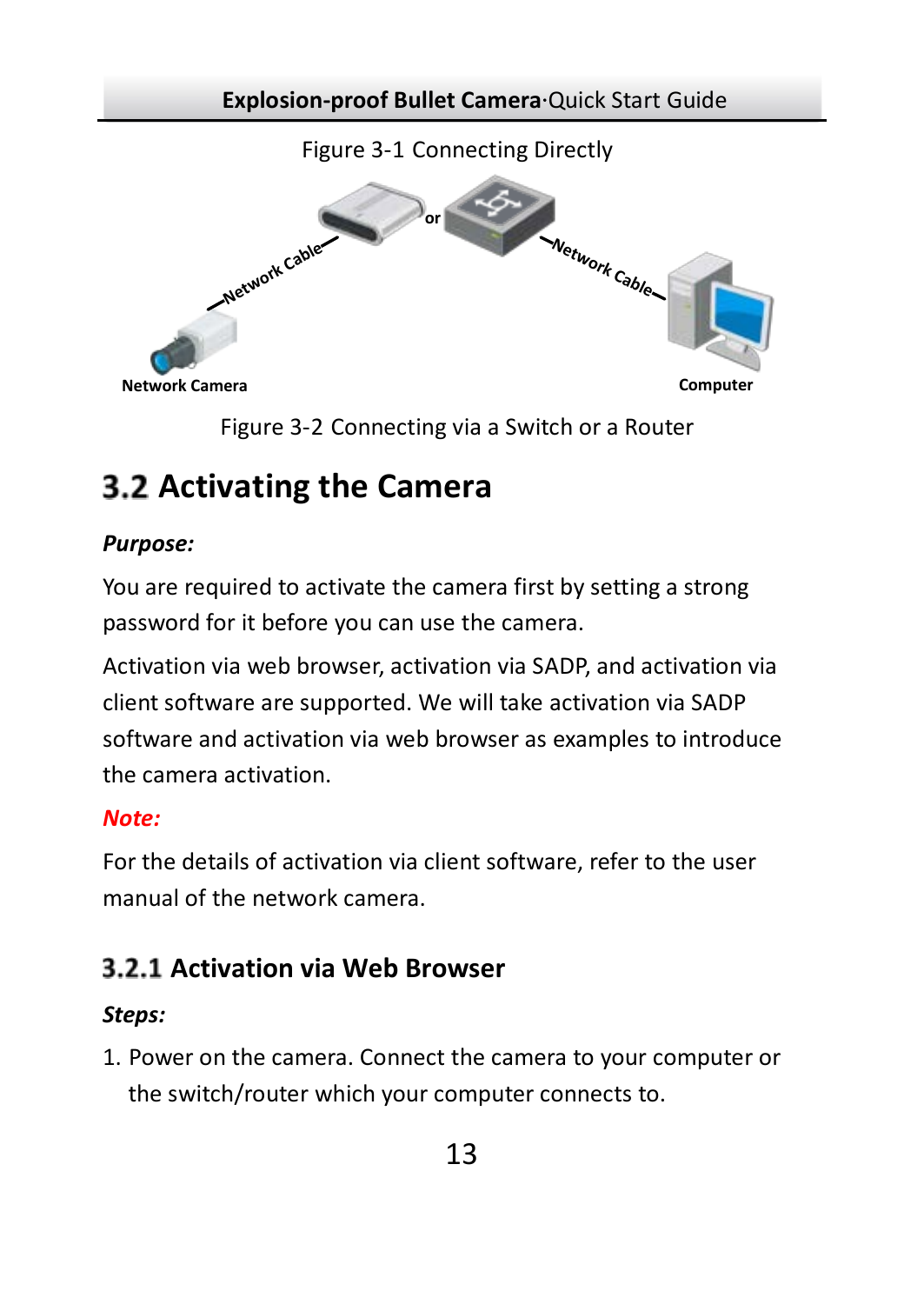2. Input the IP address into the address bar of the web browser, and enter the activation interface.

#### *Notes:*

- The default IP address of the camera is 192.168.1.64.
- The computer and the camera should belong to the same subnet.
- For the camera enables the DHCP by default, you need to use the SADP software to search the IP address.

| User Name      | admin                                                                                                                                              |                           |
|----------------|----------------------------------------------------------------------------------------------------------------------------------------------------|---------------------------|
| Password       |                                                                                                                                                    | ۵                         |
|                | <br>Valid password range [8-16]. You:                                                                                                              |                           |
|                | can use a combination of numbers.<br>lowercase, uppercase and special<br>character for your password with at<br>least two kinds of them contained. |                           |
| <b>Confirm</b> |                                                                                                                                                    | The item cannot be empty. |
|                |                                                                                                                                                    | OK                        |

Figure 3-3 Activation Interface (Web)

3. Create a password and input the password into the password field.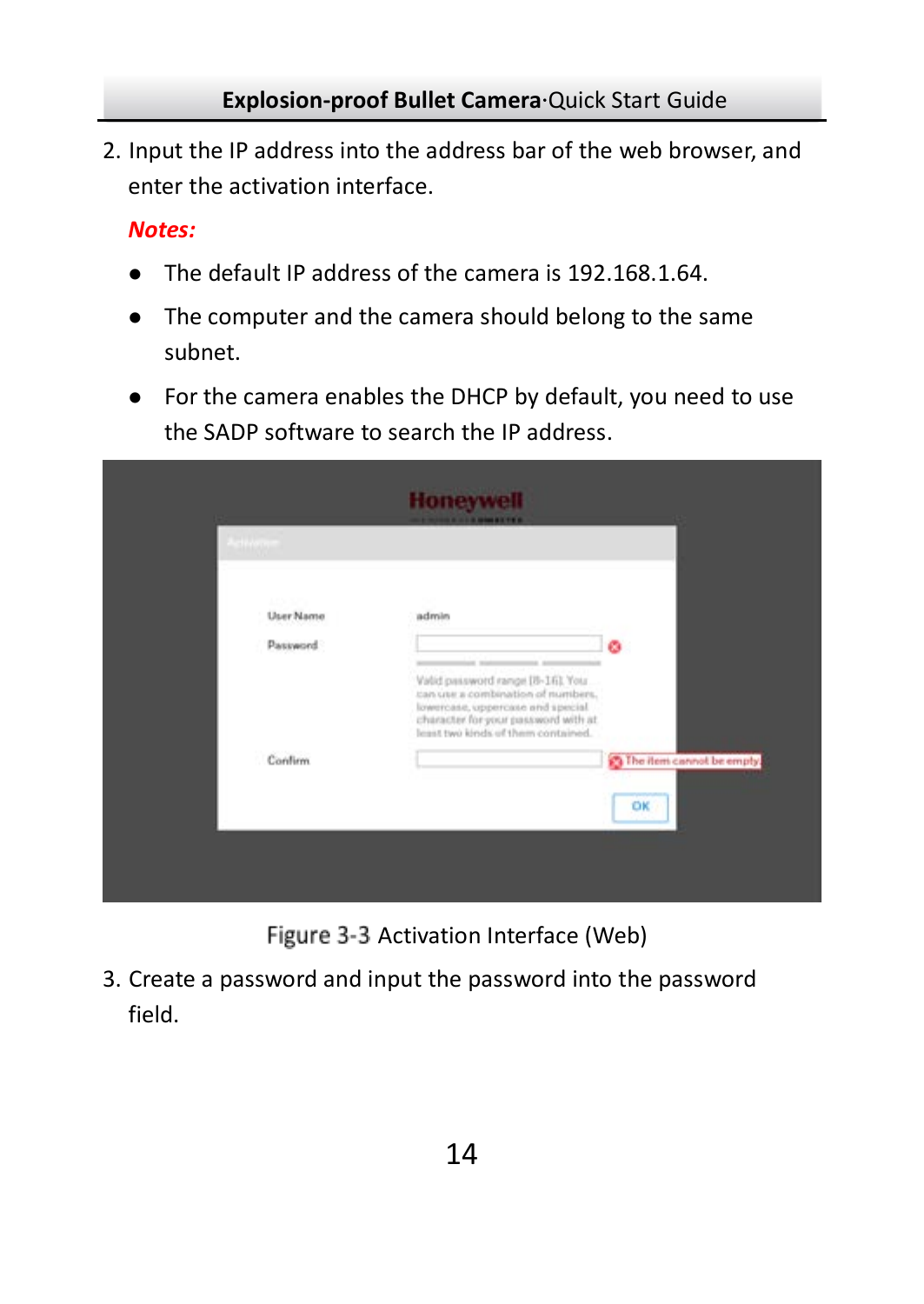

- 4. Confirm the password.
- 5. Click **OK** to activate the camera and enter the live view interface.

### <span id="page-24-0"></span>**Activation via SADP Software**

SADP software is used for detecting the online device, activating the camera, and resetting the password.

Get the SADP software from the supplied disk or the official website, and install the SADP according to the prompts.

Follow the steps to activate the camera.

#### *Steps:*

1. Run the SADP software to search the online devices.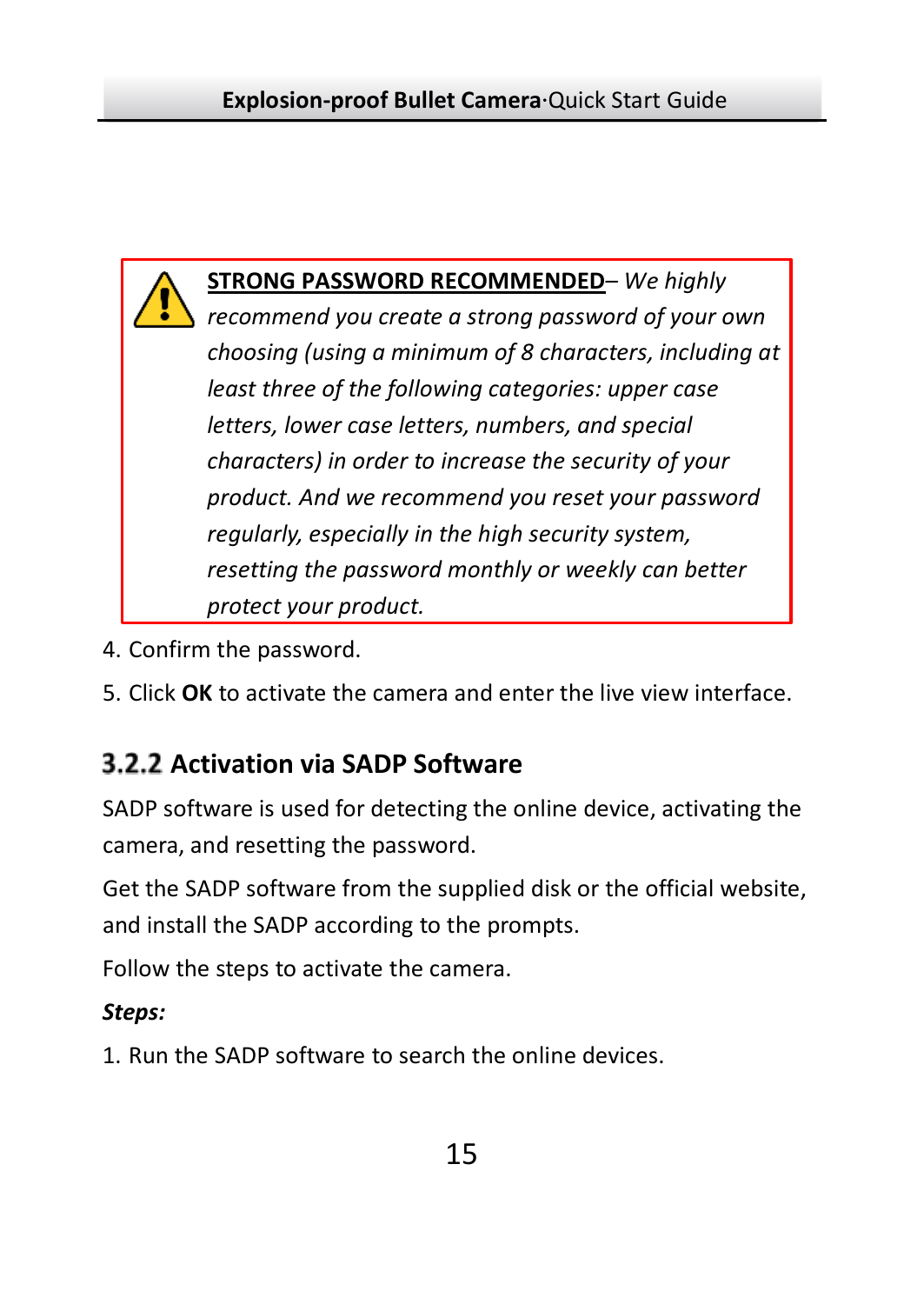2. Check the device status from the device list, and select the inactive device.

|                |                        |               |                   |                         |                          |                   | ۰                        |
|----------------|------------------------|---------------|-------------------|-------------------------|--------------------------|-------------------|--------------------------|
|                | who show assay 19      |               |                   |                         |                          |                   | I to hum the Terms       |
| <b>COMPANY</b> | <b>College College</b> |               | <b>THE ROOM</b>   | --<br>--                | $\overline{\phantom{a}}$ | ---               |                          |
|                |                        | $100 - 100$   | <b>HEART</b>      |                         |                          |                   |                          |
|                |                        | <b>Select</b> | $-0.011$          |                         | ٠                        |                   |                          |
|                |                        | -             | <b>STATISTICS</b> |                         |                          |                   |                          |
|                |                        | <b>State</b>  | -----             |                         |                          |                   |                          |
|                |                        | $\frac{1}{2}$ | <b>STALLED</b>    | <b><i>COMMAND</i></b>   |                          |                   |                          |
|                |                        | --            | ---               |                         |                          |                   |                          |
|                | 007                    |               |                   | Inactive                |                          | 192.168.1.64      |                          |
|                |                        |               |                   | Select inactive device. |                          |                   | <b>A DOMESTIC</b><br>.   |
|                |                        |               |                   |                         |                          |                   |                          |
|                |                        |               |                   |                         |                          | Input and confirm |                          |
|                |                        |               |                   | password.               |                          |                   |                          |
|                |                        |               |                   |                         |                          |                   | 11 Analysis Print Armsen |
|                |                        |               |                   |                         |                          |                   |                          |
|                |                        |               |                   |                         |                          |                   | $\overline{\phantom{a}}$ |
| $\sim$         |                        |               |                   |                         |                          |                   |                          |

Figure 3-4 SADP Interface

#### *Note:*

The SADP software supports activating the camera in batch. Refer to user manual of SADP software for details.

3. Create a password and input the password in the password field, and confirm the password.



**STRONG PASSWORD RECOMMENDED***–We highly recommend you create a strong password of your own choosing (using a minimum of 8 characters, including upper case letters, lower case letters, numbers, and special characters) in order to increase the security of your product. And we recommend you reset your password regularly, especially in the high security system, resetting the password monthly or weekly can better protect your product.*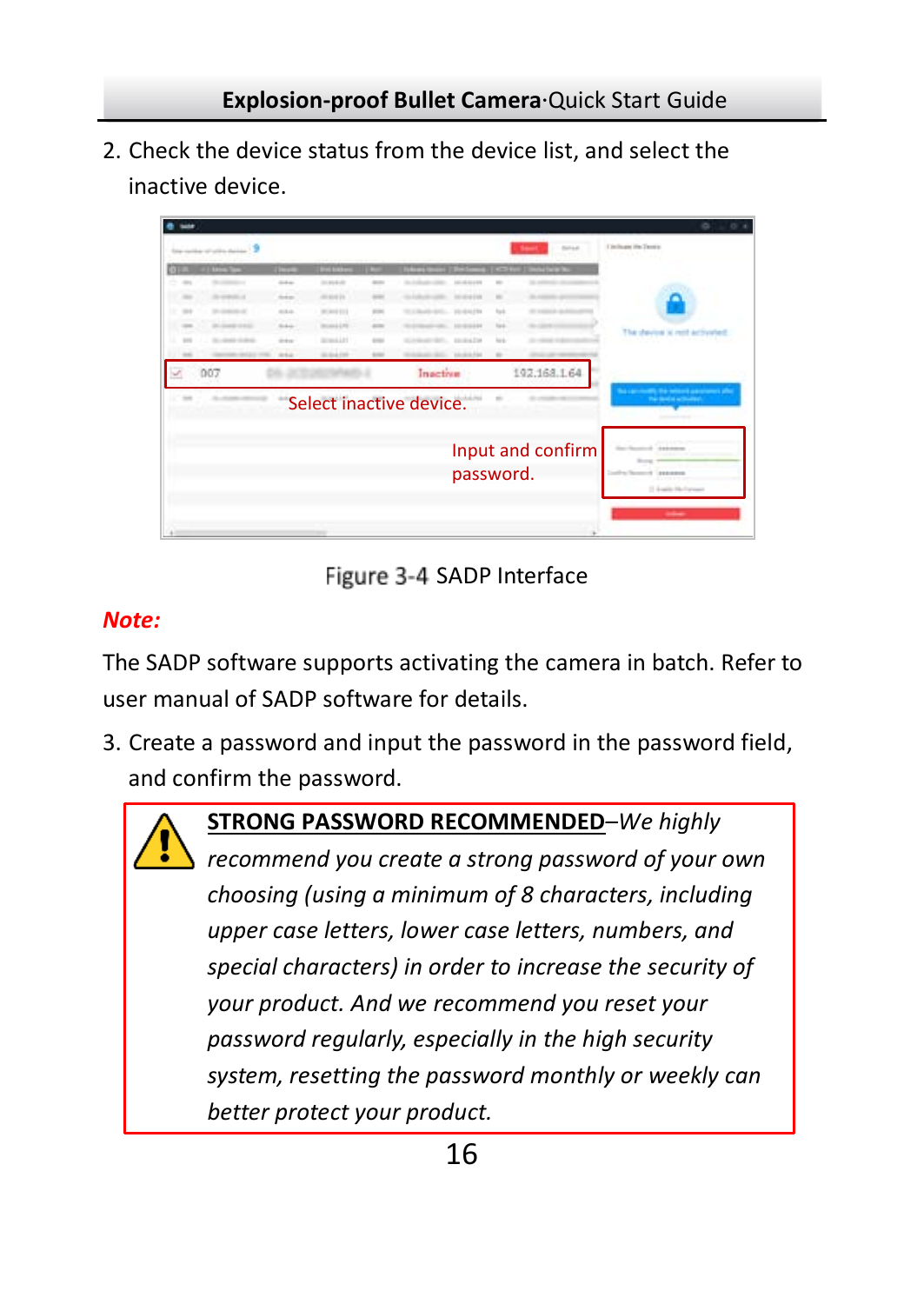4. Click **Activate** to save the password.

#### *Note:*

You can check whether the activation is completed on the popup window. If activation failed, make sure that the password meets the requirement and try again.

# <span id="page-26-0"></span>**Modifying the IP Address**

#### *Purpose:*

To view and configure the camera via LAN (Local Area Network), you need to connect the network camera in the same subnet with your PC.

Use the SADP software or client software to search and change the IP address of the device. We take modifying the IP Address via SADP software as an example to introduce the IP address modification.

#### *Note:*

For IP address modification via client software, refer to the user manual of client software.

#### *Steps:*

- 1. Run the SADP software.
- 2. Select an active device.
- 3. Change the device IP address to the same subnet with your computer by either modifying the IP address manually or checking the **Enable DHCP** checkbox.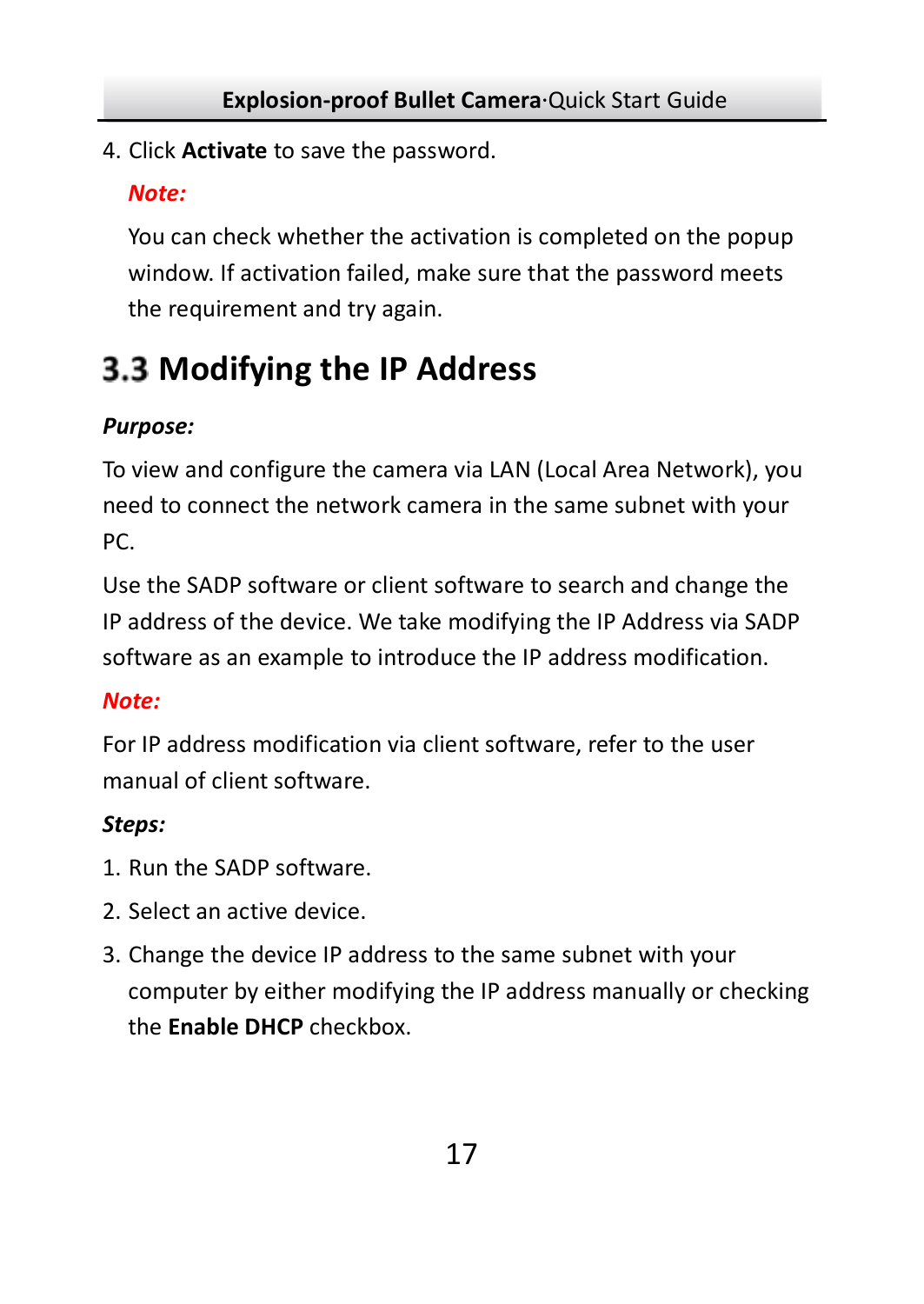| T Enable DHCP         |                                                  |
|-----------------------|--------------------------------------------------|
| C Enable Hilc Connect |                                                  |
|                       | Device Serial No.: XX-XXXXXXXX-XXXXXXXXXXXXXXXXX |
|                       | IP Address: 192.168.1.64                         |
| Port:                 | soco                                             |
| Subnet Mask:          | 255.255.255.0                                    |
| Gateway:              | 192,168,1.1                                      |
| IPv6 Address:         |                                                  |
| IPv6 Gateway:         | lm.                                              |
| IPv6 Prefix Length: 0 |                                                  |
| HTTP Port 80          |                                                  |
|                       | Security Verificatio                             |
|                       |                                                  |
| Admin Password:       |                                                  |
|                       | Modify                                           |

Figure 3-5 Modify the IP Address

4. Input the admin password and click **Modify** to activate your IP address modification. The batch IP address modification is supported by SADP. Refer to the user manual of SADP for details.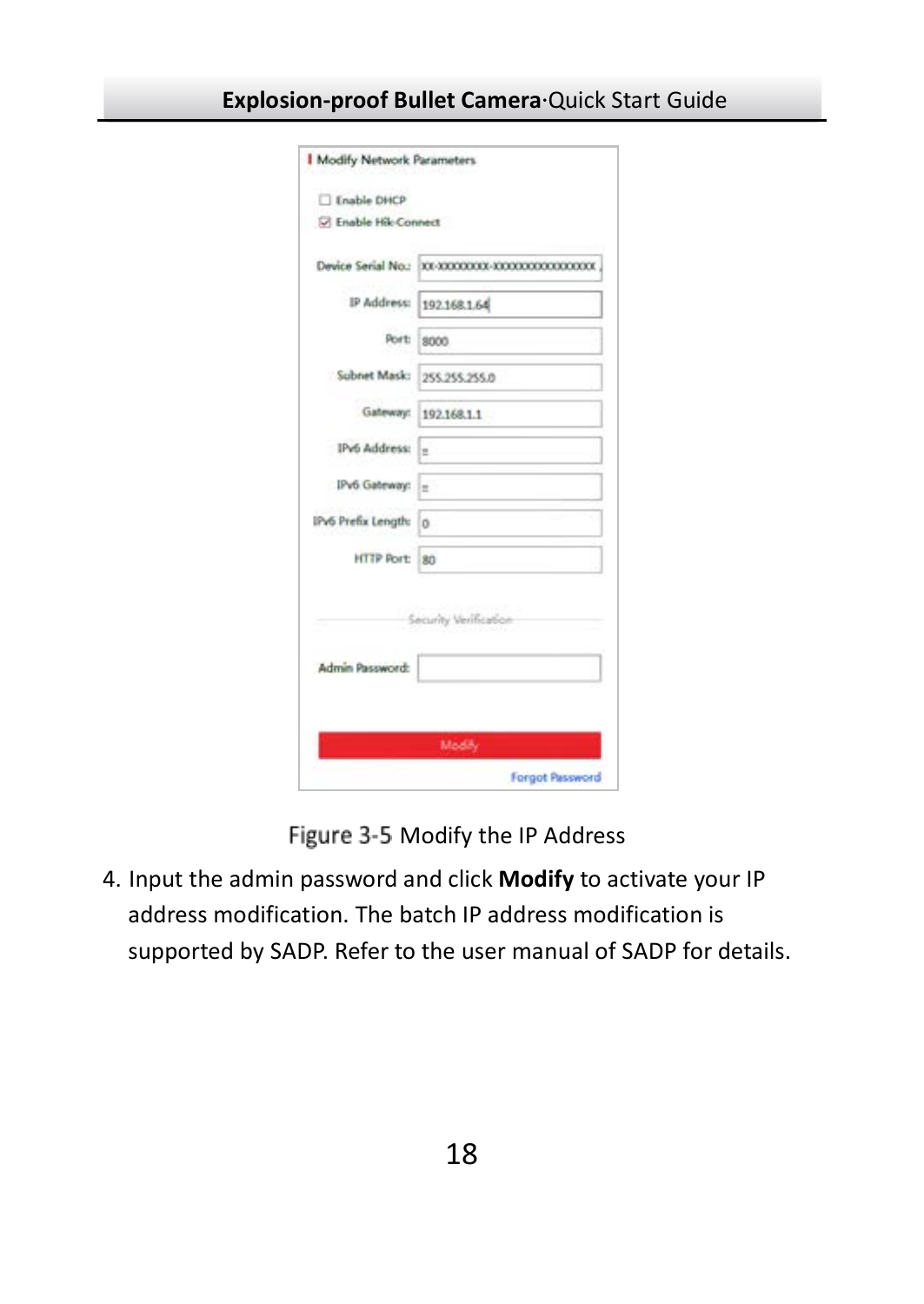# <span id="page-28-0"></span>**4 Accessing via Web Browser**

#### *System Requirement:*

Operating System: Microsoft Windows XP SP1 and above version

CPU: 2.0 GHz or higher

RAM: 1G or higher

Display: 1024×768 resolution or higher

Web Browser: Internet Explorer 8.0 and above version, Apple Safari 5.0.2 and above version, Mozilla Firefox 5.0 and above version and Google Chrome 18 and above version

#### *Steps:*

- 1. Open the web browser.
- 2. In the browser address bar, input the IP address of the network camera, and enter the login interface.

#### *Note:*

The default IP address is 192.168.1.64. You are recommended to change the IP address to the same subnet with your computer.

3. Input the user name and password.

The admin user should configure the device accounts and user/operator permissions properly. Delete the unnecessary accounts and user/operator permissions.

#### *Note:*

The device IP address gets locked if the admin user performs 7 failed password attempts (5 attempts for the user/operator).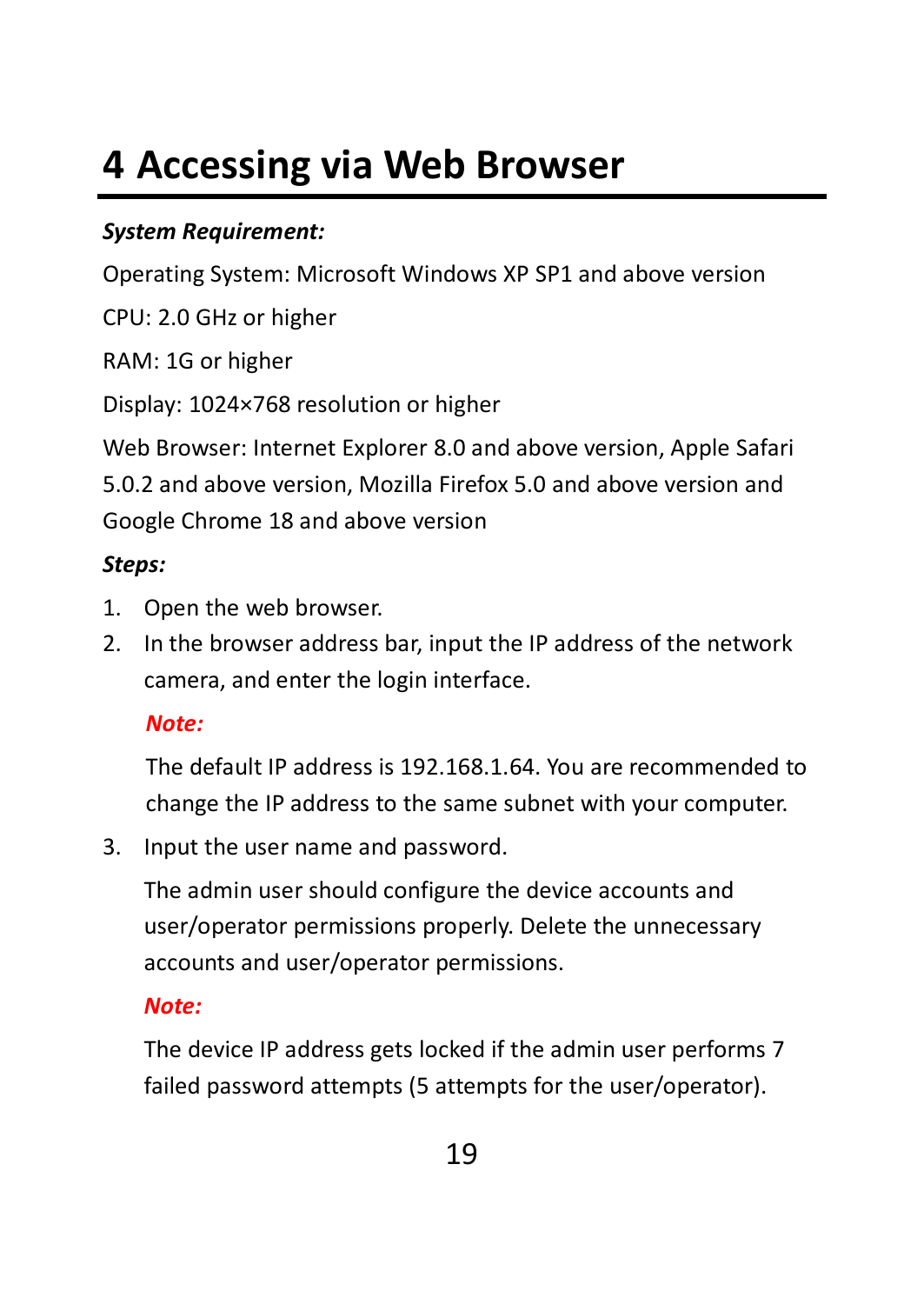#### 4. Click **Login**.

|                  | <b>Honeywell</b><br>Tell Wright in the member FE is | English. |  |
|------------------|-----------------------------------------------------|----------|--|
| <b>Uker Name</b> | E                                                   |          |  |
| Password.        | Parenword<br>Login                                  |          |  |
|                  | Forgot password?                                    |          |  |

Figure 4-1 Login Interface

5. Install the plug-in before viewing the live video and managing the camera. Follow the installation prompts to install the plug-in. *Note:*

You may have to close the web browser to finish the installation of the plug-in.



Figure 4-2 Download Plug-in